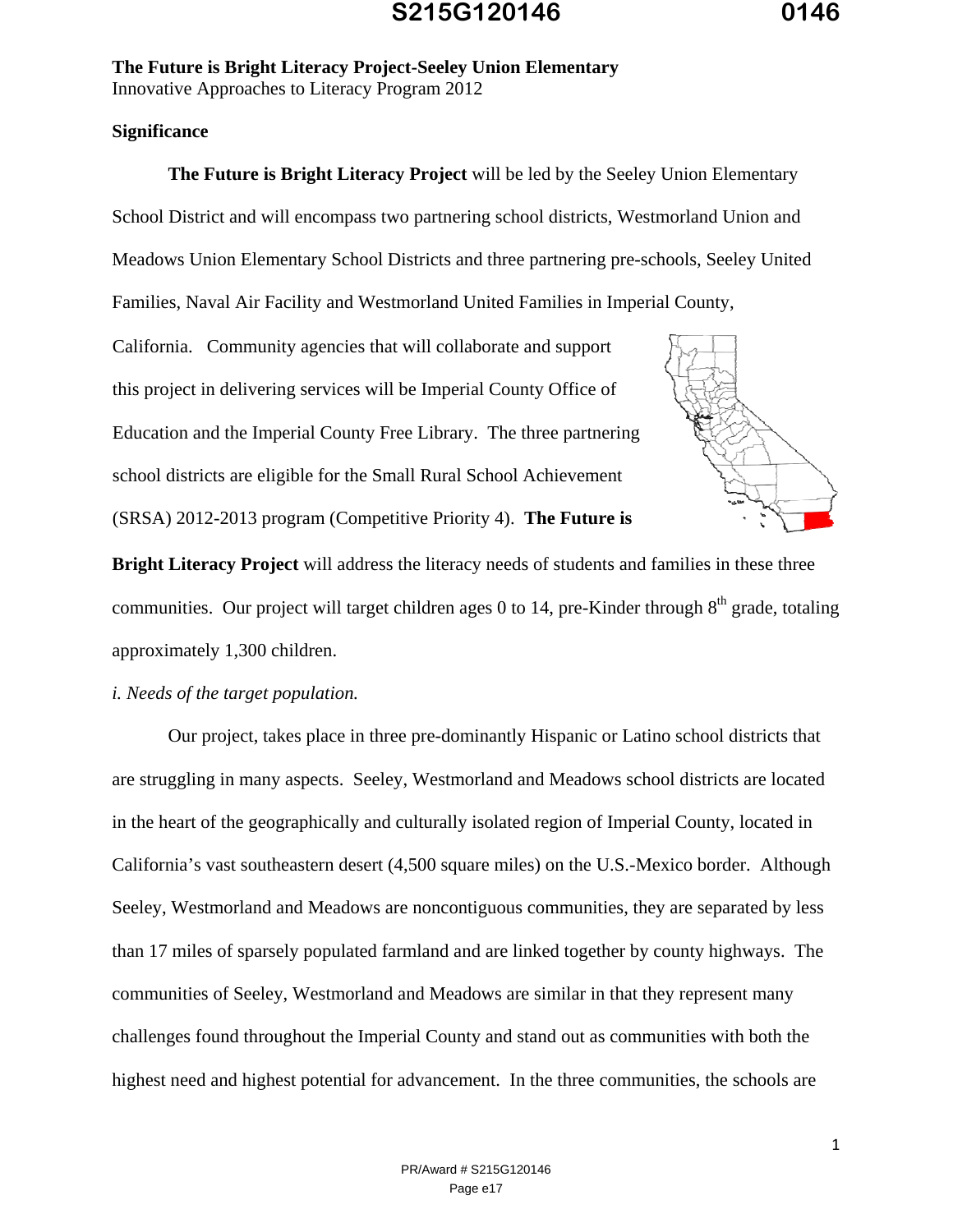the anchor for the citizens with similar school-wide challenges and issues. The Superintendents have dual roles as principals, and frequently partner with each other and share ideas on how to improve their schools and communities. The three K-8 district schools require their children to be bused to the next nearest urban city for high school services.

 A multitude of barriers exist within these districts interfering with the success of the community. The 2010 United States Census estimates a county-wide population of 174,528. Recent articles in the *Los Angeles Times* (May 09, 2010) and *New York Times* (May 2, 2010) highlight overwhelming evidence that Imperial County is one of the hardest hit by the recession, and is the most underserved, isolated, and economically impoverished areas in the United States. Due to Seeley, Westmorland and Meadow's remote rural location within the county, they experience comparable if not significantly greater indicators of adversity than other communities within the county because of their lack of services, infrastructure, and opportunities for children and families. Barriers inflicting on student success are:

- Imperial County has the highest unemployment rate in the nation, currently at 28.2% (US Census Bureau, 2012) Seeley's unemployment rate is 36.4% (2009, American Community Survey). Accurate rates for Westmorland and Meadows were not available, but are estimated at the County rate or higher.
- Imperial County ranks 52 out of 58 California counties for children (0-17) living in poverty and ranks as the highest California County with children ages 0-4 living in poverty (Children Now-California Data Book, 2009).
- Imperial County's child poverty rate (families below poverty with children under 5-17) is 30.4%. Seeley's rate is 30.14%, Westmorland's rate is 33.10% and Meadows' rate is 39.69% (2012 US Census Bureau).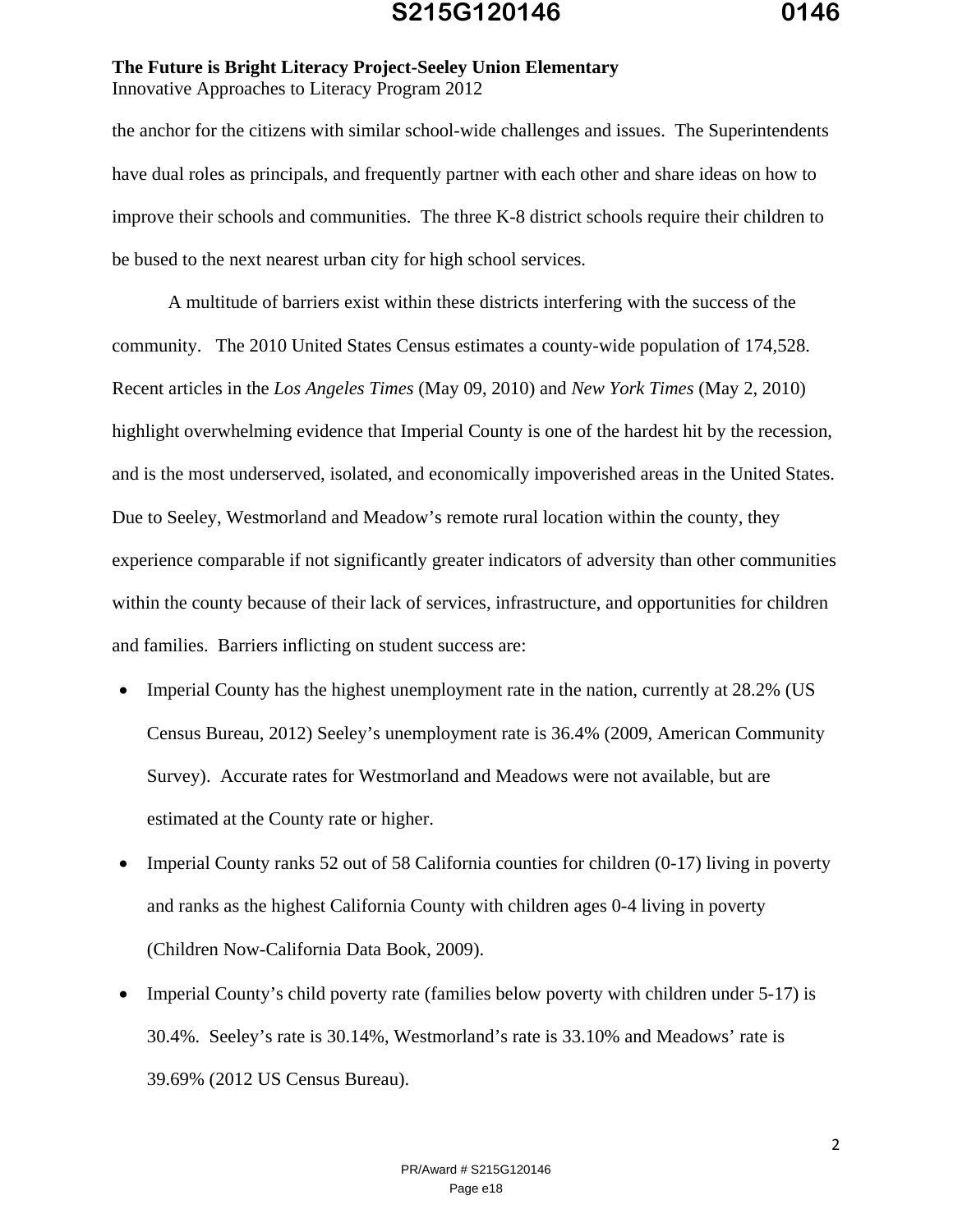- Imperial County's per capita income is per year.
- Imperial County residents are consistently one of the highest recipient groups of public assistance [Imperial-(7.7%), CA-(3.1%)] and food stamps [Imperial-(13.1%), CA-(4.6%)] in the state. Seeley, Westmorland and Meadows' public assistance rates are consistent with county rates and are higher than the state.
- Imperial County has one of the highest teen pregnancy rates in the state. The county's teen birth rate average 55.5 births per year 1,000 girls between the ages of 15 to 19 from 2007 to 2009. Seeley's teen pregnancy rate is 57.6 and Westmorland's rate is 81.5. Accurate rates were not available for Meadows. (US Census Bureau: 2006-2008 American Community Survey 3-Year Estimates, 2009).

 A respite for families and children has become and continues to be the schools and community sites such as libraries and churches. Literacy practices that many take for granted are simply out of the question for many of our families. The isolation and lack of resources (personal and in the community) understandably are affecting literacy.

#### *ii. Development of strategies.*

 Through our partnership and resources provided from the Innovative Approaches to Literacy Program Grant we intend to establish and enhance literacy services that will be sustainable beyond the project at each school site. A triad of cohesive capacity building will be focused on our schools, our communities and our parents each being provided with the support and training necessary to increase literacy for all, student achievement and motivation for children of all ages to read. Our partnership will work towards increasing literacy through research based professional development in literacy and parent involvement, providing literacy coaching to all teachers via classroom observations, feedback, modeling, lesson design and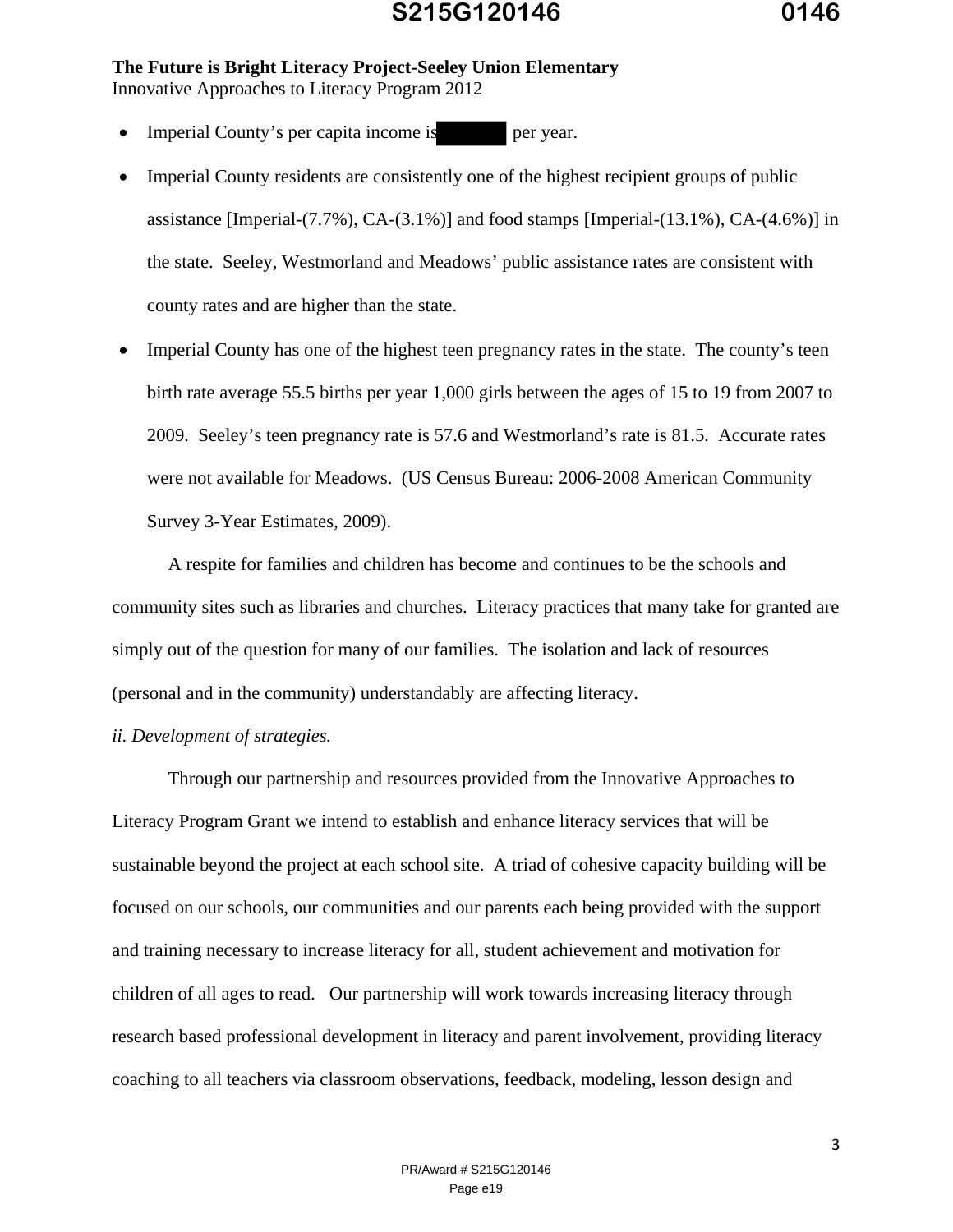lesson study, development of effective reading intervention programs, providing parent support and training increasing literacy in the home, enhancement of library services, literacy activities, and technology for increasing literacy for K-8 students.

 Presently, fragmented literacy efforts exist within the communities. Through **The Future is Bright Literacy Project** a continuous and communicative flow of services will be implemented among pre-schools, schools, library and parents so that services are strengthened. An advisory committee representative of each agency will drive the literacy project and be one of the connectors between the partners.

#### **Quality of Project Design**

Poverty is the single best predictor of a child's failure to achieve in school.<sup> $\mathbf{i}$ </sup> The achievement gap-between poor and non-poor-children-begins early and persist.<sup>ii</sup> The Future is **Bright Literacy Project** has been developed and designed with the central focus on meeting the needs of the target population in these three communities that are significantly at a disadvantage. This project will target the neediest families early on in giving them access and an understanding about literacy, it will offer interventions for those in school who are struggling, better prepare educators to empower students to read, and give much more access to families to an assortment of materials that promote literacy. Increasing children's access to print will improve their reading achievement. Evidence has shown that communities ranking high in achievement tests have several factors in common: an abundance of books in public libraries, easy access to books in the community at large and a large number of textbooks per student.<sup>iii</sup>

 Critically, research-based strategies, *Response to Intervention (RtI)*, one of the most widely used reading intervention strategies in the United States will be utilized at each school site. It will be used to identify students at risk for poor learning outcomes, monitor student progress,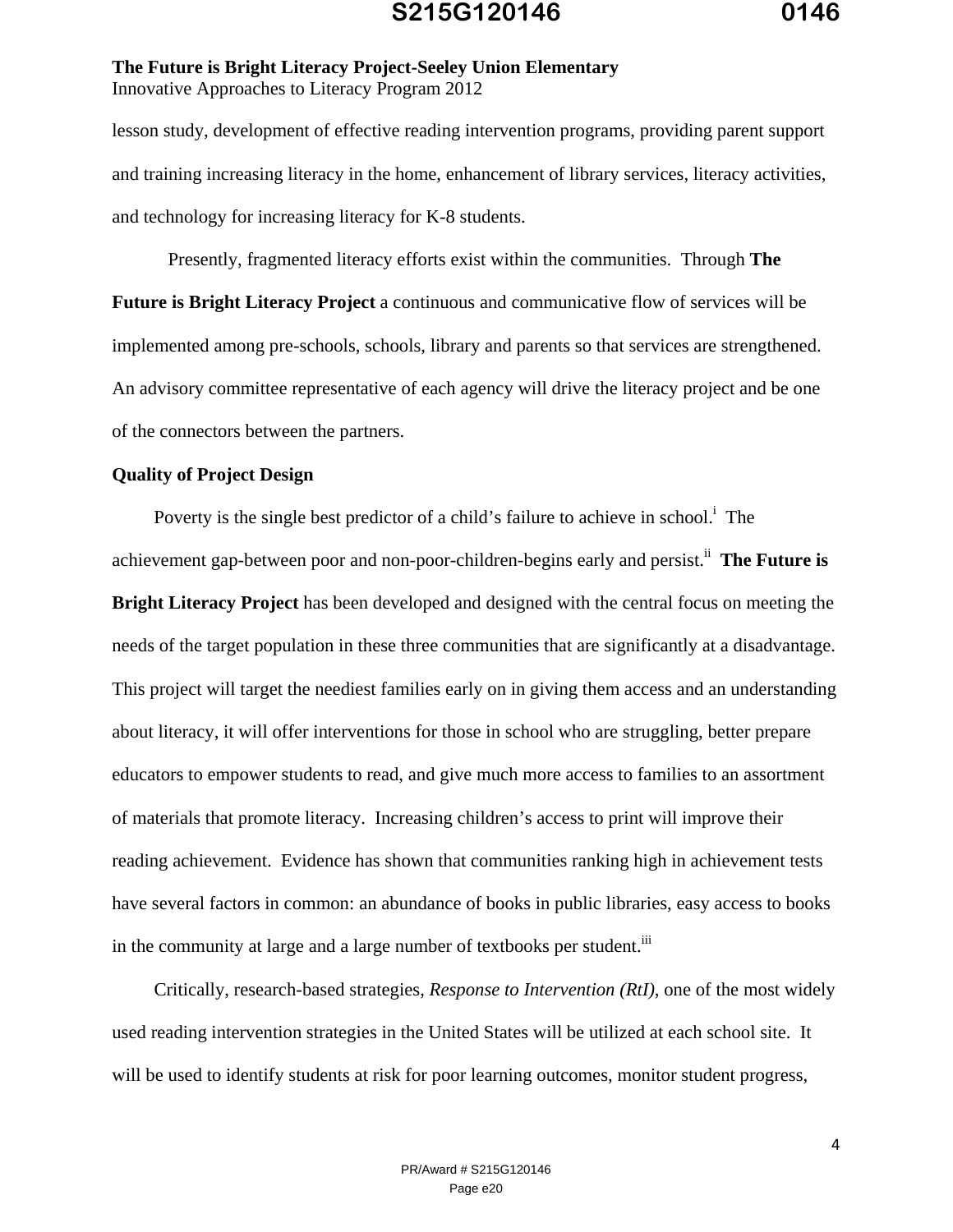### S215G120146

#### The Future is Bright Literacy Project-Seeley Union Elementary Innovative Approaches to Literacy Program 2012

provide evidence-based interventions and adjust the intensity and nature of those interventions

depending on a student's responsiveness, and identify students with learning disabilities or other

disabilities.<sup>iv</sup> RtI will address the areas of reading comprehension, fluency and accuracy.

*i.* Goals, objectives, and outcomes.

Five overarching goals indicative of the absolute priority and competitive priorities 2 and 3

are the central focus of the project which include measurable objectives and expected outcomes.

Goal 1 Enhance the early childhood literacy learning environments in the homes of

**Children ages 0-8.** (Competitive Priorities  $2 \& 3$ )

Objective 1.A. Every Child Ready to Read Program will be provided with a minimum of 200

parents attending.

Objective 1.B. During each project year 75% of participating pre-school parents will increase early literacy knowledge by 60%.

Objective 1.C. Each project year 100% of pre-school teachers will be trained in the Every Child Ready to Read Program.

Objective 1.D. A minimum of 60 Thematic reading bags will be developed for each school

library aligned to state standards.

Objective 1.E. During each project year a minimum of 100 parents will complete 10 thematic

theme bags with their pre-school child.

Objective 1.F. Each project year 100 parents will complete a 4 hour technology training course

in the use of web-based literacy applications for young students.

Objective 1.G. Each project year a minimum of 100 parents will attend 2 of 4 literacy nights.

**Outcome:** Literacy activities will increase significantly in the homes of pre-school children.

Goal 2 Young children will be prepared to read before entering kindergarten. (Competitive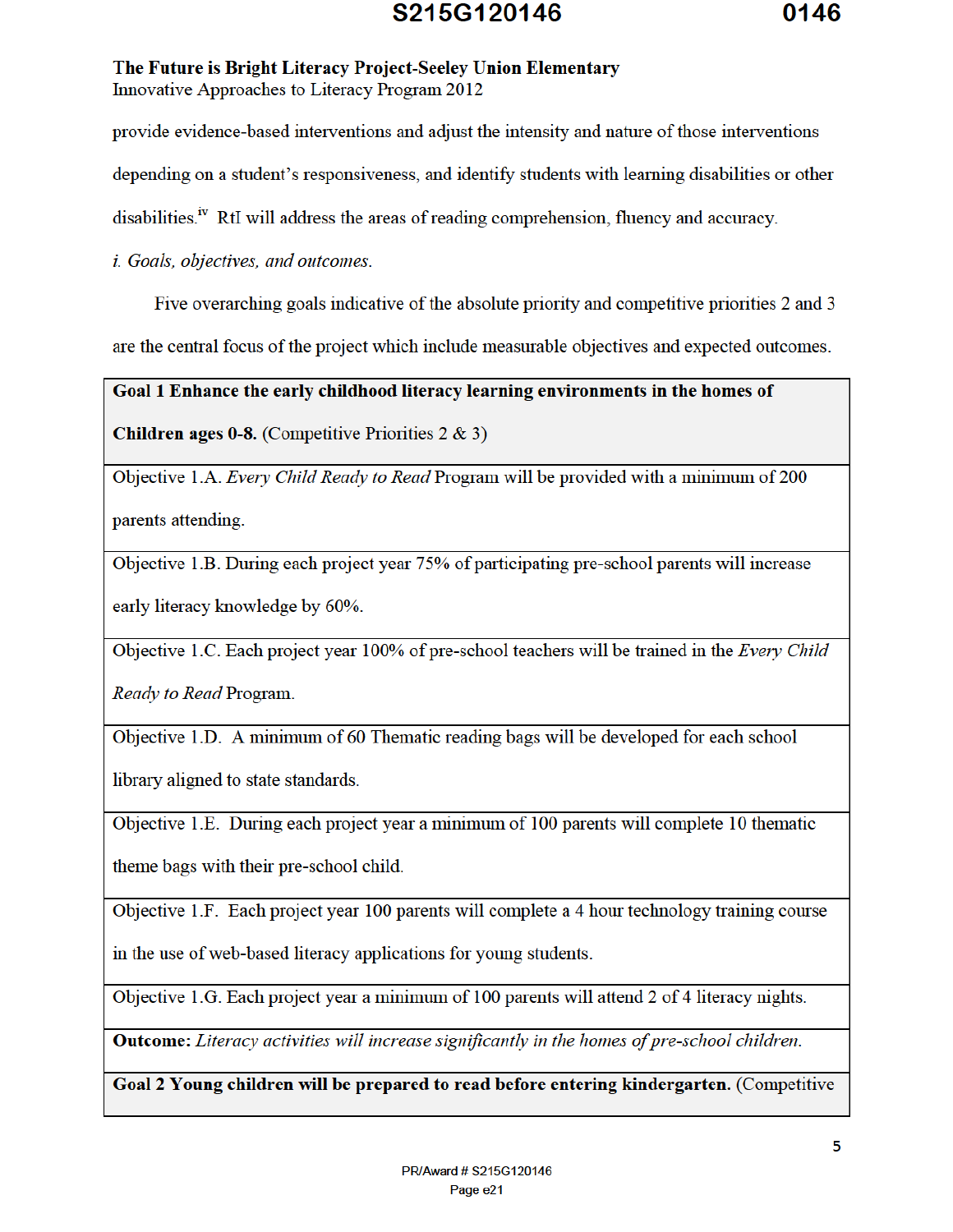# S215G120146

#### The Future is Bright Literacy Project-Seeley Union Elementary

Innovative Approaches to Literacy Program 2012

Priority 2) (GPRA 1)

Objective 2.A. Each year 100% of pre-school teachers will receive 20 hours of professional

development and training activities in early childhood literacy.

Objective 2.B. 100% of pre-school teachers will implement a minimum of five literacy and

school readiness strategies with young children in their care.

Objective 2.C. Each year 85% of pre-school students in transition to kindergarten will be

proficient in print and phonological awareness, alphabet knowledge and oral language.

**Outcome:** Pre-school students will make significant gains in oral language skills.

Goal 3 Students K-8 will be proficient readers. (Competitive Priority 2 & 3) (GPRA 2 & 3)

Objective 3.A. Each project year 90% of K-8 teachers will receive 20 hours of professional

development in literacy strategies.

Objective 3.B. Each project year teachers 90% K-8 will receive 10 hours of in-class coaching in

the implementation of literacy strategies.

Objective 3.C. Non-proficient reading students in grades  $3^{rd}$  and  $8^{th}$  grade will receive 60

minutes of intensive intervention daily.

Objective 3.D. A total of 90% of K-8 students will access and reinforce literacy through web-

based applications once a week for a minimum of 30 minutes.

Objective 3.E. Student proficiency in reading (grades  $3^{rd}$  and  $8^{th}$ ) will increase by 5% each

project year.

**Outcome:** Students will make significant improvement academically.

Goal 4 Students of all ages will be motivated to read.

Objective 4.A. 100% of students K-8 will participate in an incentive reading program each

project year.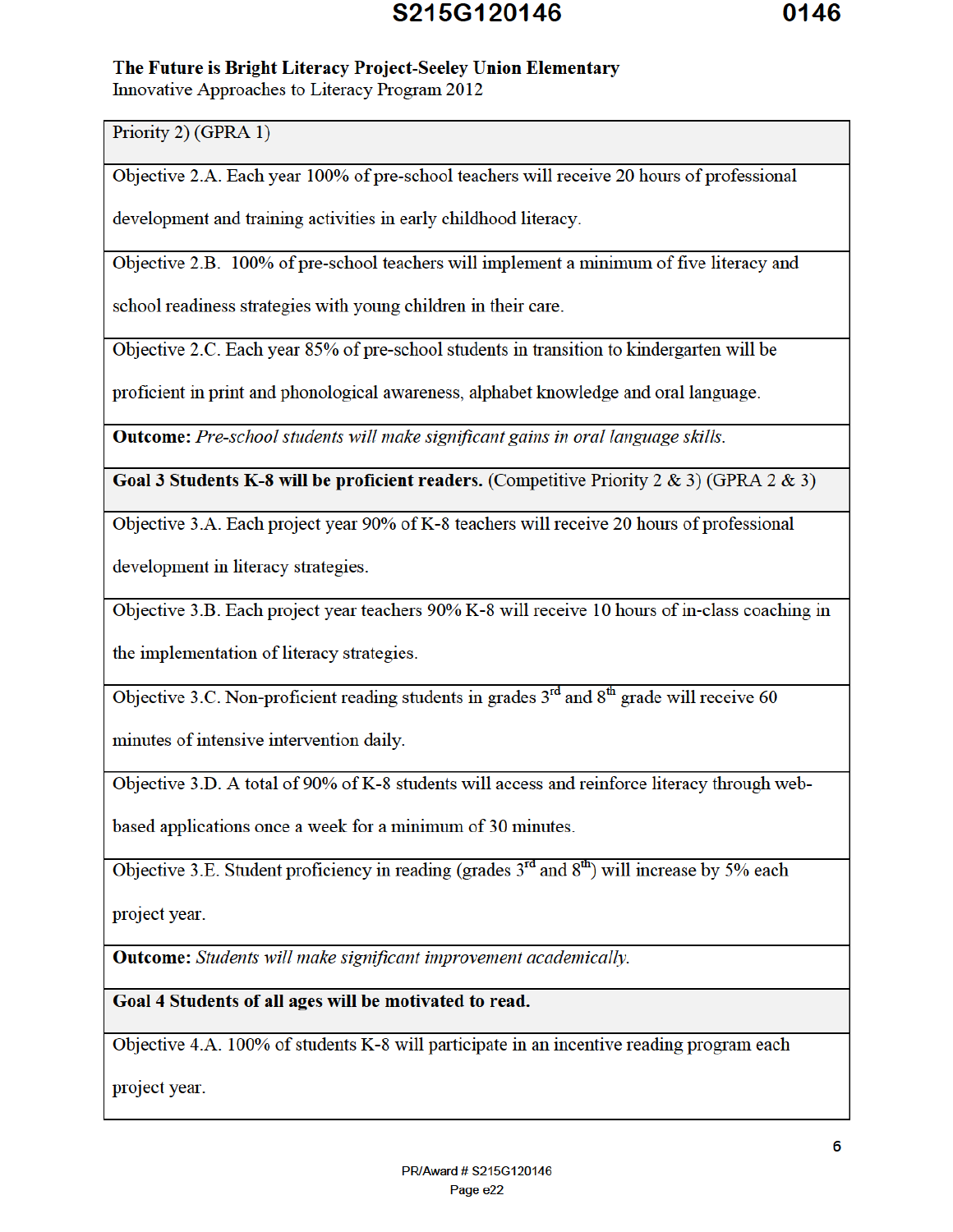## S215G120146

# The Future is Bright Literacy Project-Seeley Union Elementary

Innovative Approaches to Literacy Program 2012

Objective 4.B. Each year, three *Books For Everyone* (book distribution) days will take place at

every school site.

Objective 4.C. Every school site will participate in the California Young Reader Medal Award

Program each project year.

Objective 4.D. Each project year, two "Rolling Reader" days will be implemented at each

school site (thematic and theatrical book distribution).

Objective 4.E. Each project year, twice a month, upper grade students will participate in the

"Buddy Reading" program (partnering with lower grade students for model reading activities).

Objective 4.F. Each project year, four "Booktalking" activity days will take place at each school site.

**Outcome:** Students will increase academic and leisure reading significantly.

Goal 5 Community libraries will be a main resource for promoting, developing, improving and enhancing literacy.

Objective 5.A. Each school library will increase its circulation by an additional 500 books

thematic in nature, aligned to common core standards, and of high interest to readers (including

audio books and playaways).

Objective 5.B. Each project year, four family literacy nights will take place at each school library.

Objective 5.C. Each project year, ten computer classes will be offered to families in each

community that teach introduction to computers, e-mail and Internet use.

Objective 5.D. Each school site will be equipped with AWE computers in each school library.

Objective 5.E. Each project year, four AWE trainings will take place at each school library.

Objective 5.F. Each school library will be equipped with a minimum 10 mobile reading devices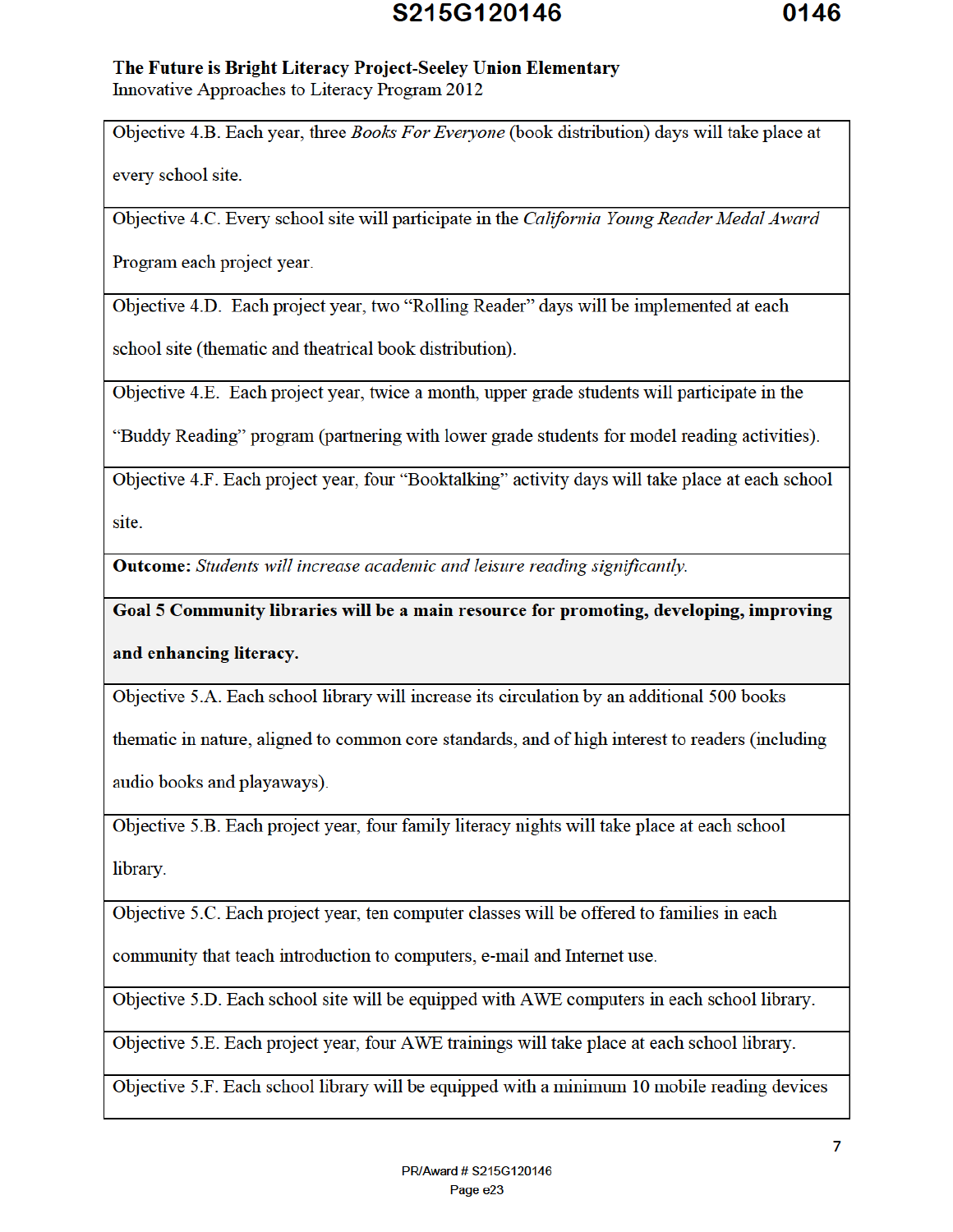#### **The Future is Bright Literacy Project-Seeley Union Elementary**

Innovative Approaches to Literacy Program 2012

available for check out by parents, students and the community.

Objective 5.G. School libraries in each community will expand their services to include an

additional 15 hours of after school and weekend hours.

**Outcome:** *An increase in the use of library services will be significantly evident within the* 

*community.* 

*ii. Coordination with similar or related efforts, and with other appropriate community, State and Federal resources.* 

 **The Future is Bright** will comprise of school and community partners that will collaborate in meeting the goals of the project. The project led by the Seeley Union School District will partner with Westmorland Union and Meadows Union School Districts and implement a structured literacy program that transcends beyond the school campuses. Critical community partners to the project will be the United Families pre-schools in both the Seeley and Westmorland community, the Naval Air Force Facility pre-school the Imperial County Office of Education and the Imperial County Free Library. The three school districts will plan, develop and coordinate efforts to match individual needs of students in a way that utilizes resources efficiently and collaboratively. Similarities within the student populations allow for similar enhancements to professional development, interventions and literacy activities. The partnering pre-schools commit to staff trainings in early literacy and parent trainings in promoting and implementing literacy at home. The partnering pre-schools will participate in all book distribution activities. The Imperial County Office of Education currently offers support to these districts and will continue offering its expertise in the area of professional development in literacy for school staff and administrators, lesson design and study, the development of intervention programs and technology use for advancing literacy. The Imperial County Free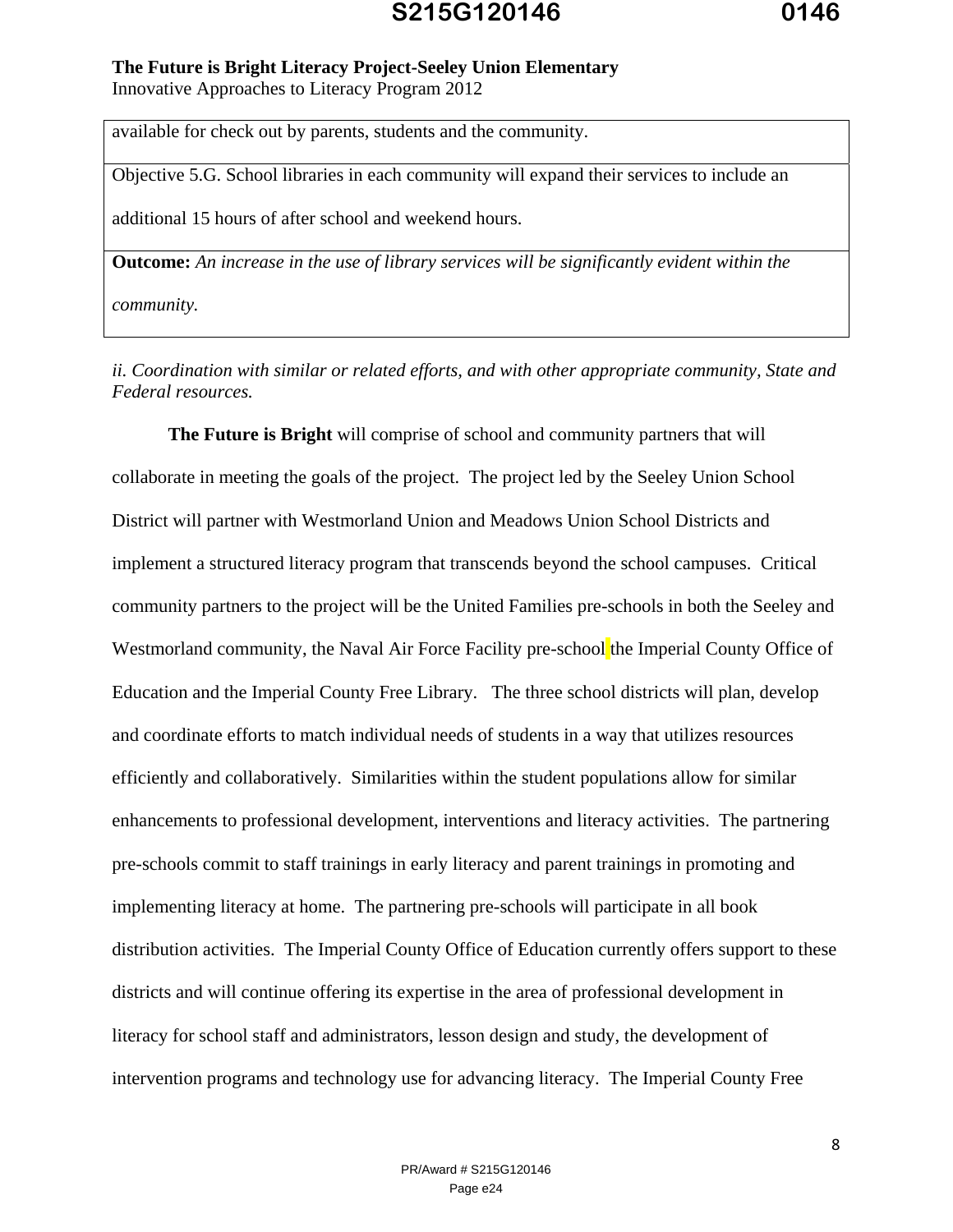Library (ICFL) has serviced the three communities in **The Future is Bright Project** since 1912. It serves the people of Imperial County who reside outside the city limits of the larger county cities. The ICFL provides recreational and informational reading, audiotapes, videos and DVDs, periodical and reference services to patrons. Materials can be requested via the web. The ICFL will provide expertise through their resident Certificated Library Media Specialist in the areas of book distribution, library circulation, book bag loan program, parent trainings, student reader programs and technology.

#### *iii. Comprehensive effort to improve teaching and learning and support rigorous academic standards for students.*

 The Seeley, Westmorland and Meadows school districts commit to implementing a comprehensive professional development and in-class coaching design into each of their school sites. Professional development trainings will consist of research-based literacy strategies-RtI <sup>v</sup>that will be centered on: 1) Implementing research-based instruction for intervention groups; 2) Reducing cognitive load and increasing cognitive processing; 3) differentiating instruction; 4) Building phonemic awareness (blending sounds to make words, segmenting words into sounds); 5) Building word identification skills (mastering letter-sound correspondences, reading regular words, reading irregular words, facilitating advanced word reading, reading decodable books, building mental orthographic images for keywords or frequently misread words); 6) Interventions for Building Fluency (oral reading activities, independent reading, teaching speed reading); 7) Interventions for Building Vocabulary (context words, read-alouds to teach new words, organizing vocabulary, sentence writing, contextual information, content vocabulary, word games); 8) Interventions for Facilitating Comprehension (scaffolding, seven cognitive strategies for highly effective readers, inferential comprehension, inference, cooperative comprehension, summarizing, graphic organizers, self-monitoring of comprehension, coding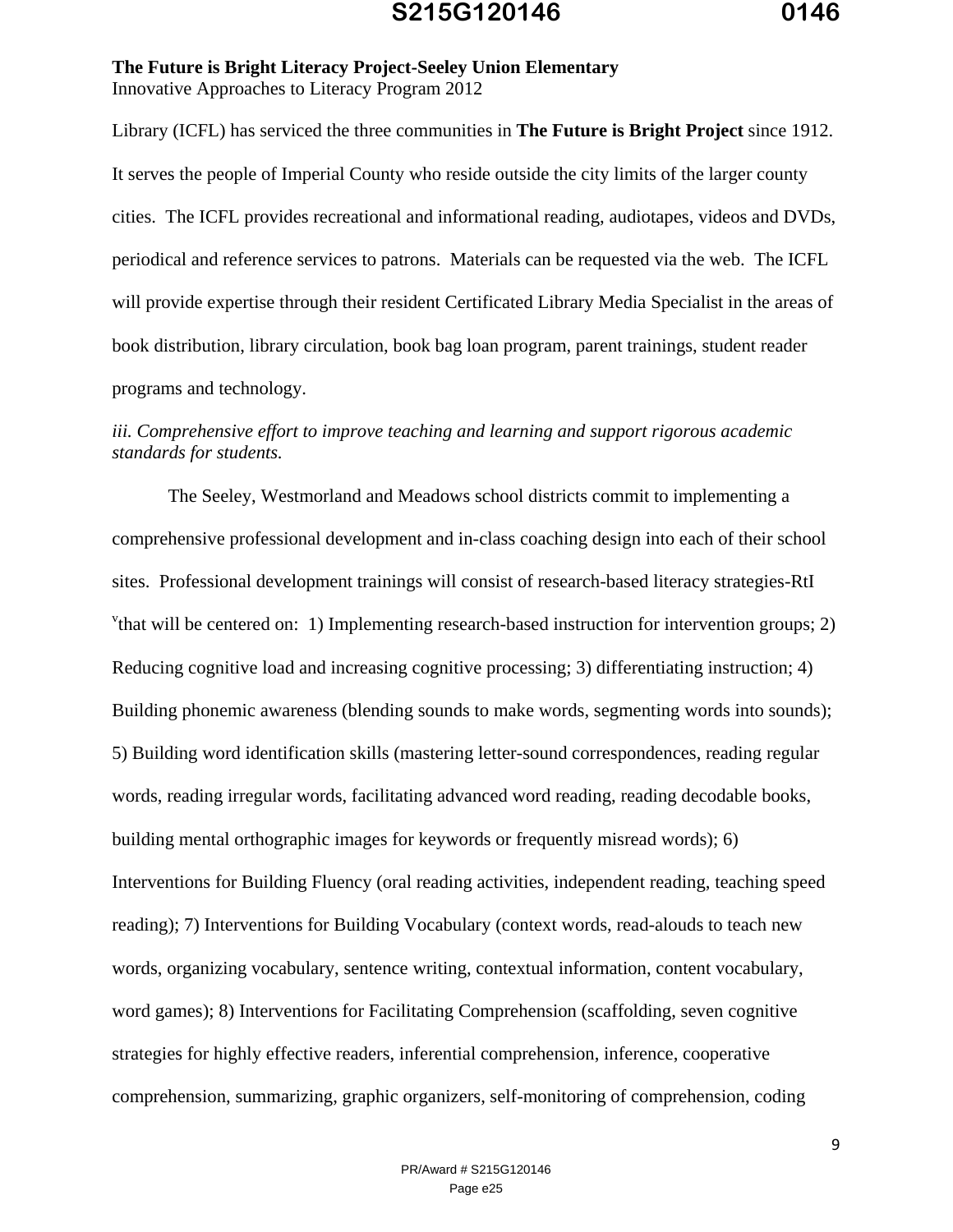text, questioning, and previewing). Professional development practice will be deepened through classroom-based coaching and lesson studies. vi

 Pre-school teachers commit to professional development training offered at each of the school sites in addition to being trained on the research-based program *Every Child Ready to Read.* The Public Library Association (PLA) and Association for Library Service to Children (ALSC) concluded that public libraries could have an even greater impact on early literacy through an approach that focused on educating parents and caregivers. Through this program parents and caregivers will learn more about the importance of early literacy and how to nurture pre-reading skills at home.

#### *iv. Performance feedback and continuous improvement.*

 Integral to improved student achievement in literacy are the professional development, support of staff and parent training components. Our highly quality, intensive professional development (PD) is based on Joyce and Showers' research on PD based on long-term, intentional training that is supported and guided by school administrators and staff. PD is focused on student learning and results. Benchmark assessments at the pre-school and school sites implemented will provide ongoing data that will allow for measuring and monitoring student progress. The **Future is Bright** will conduct an independent evaluation to analyze both the process and outcomes. The project will collect assessment data and use the data to evaluate the implementation of the instructional materials, the effectiveness of the professional development and most importantly, the impact of services on student achievement. The evaluation plan will use multiple assessments and produce qualitative and quantitative results.

#### **Quality of the Project Services**

#### *i. Equal access and treatment.*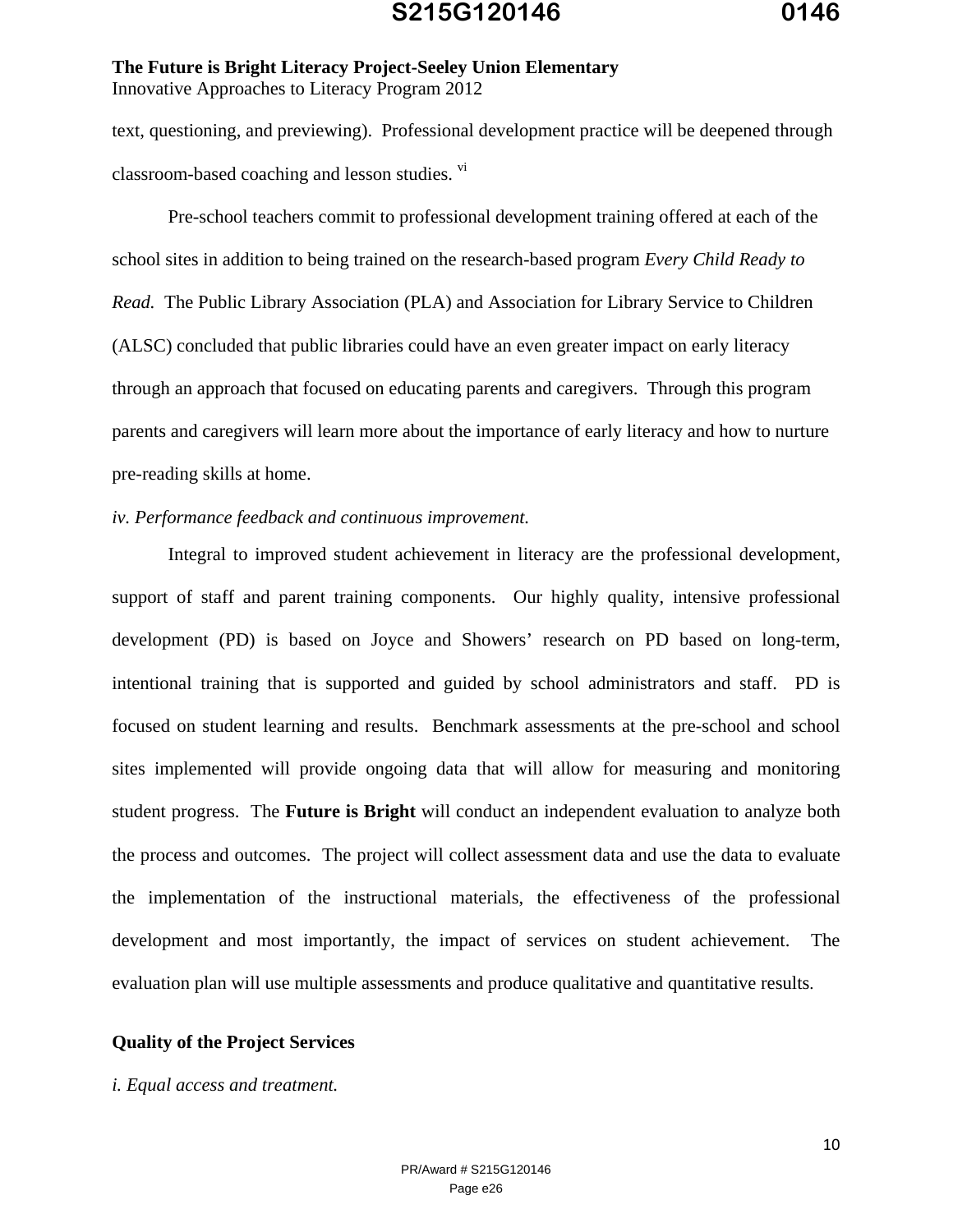With Imperial County's diverse population of students, and high rate of English learners (mainly Spanish speakers), it is a high priority of **The Future is Bright Literacy Project** to ensure access to increased literacy opportunities to all students. All students will be encouraged to participate in appropriate project activities that are free of gender, racial, ethnic, nationality, or disability issues. All classrooms and facilities meet state requirements for physically challenged students. Students with special needs will equally be integral participants of the project. Teachers, school and project personnel all have been trained and will receive further orientation on cultural diversity and sensitivity, and academic learning to accomplish high standards for participants. **The Future is Bright's** intensive professional development program for teachers will serve as a guide for teachers in providing effective, efficient instruction for every student. This includes special education students; students whose proficiency in English is significantly lower than typical for age, classroom, or grade; students whose achievement is significantly below or above that typical for age, classroom, or grade; and inclusive of all other students with special needs. All Imperial County educators assume responsibility for the educational needs of all students, by incorporating age and developmentally appropriate curriculum and strategies. Strategies are aligned to California Educational Frameworks consistent with equal educational opportunities for all students. Project personnel are bilingual (English/Spanish speakers). All meetings, trainings, and public notices will be advertised in English and Spanish. Parent trainings will be translated or available in parents' primary language to maximize participation. Trainings, book distributions, materials on loan and all other components of the project will be of no cost to participants.

*ii. Appropriate services to the needs of the recipients.*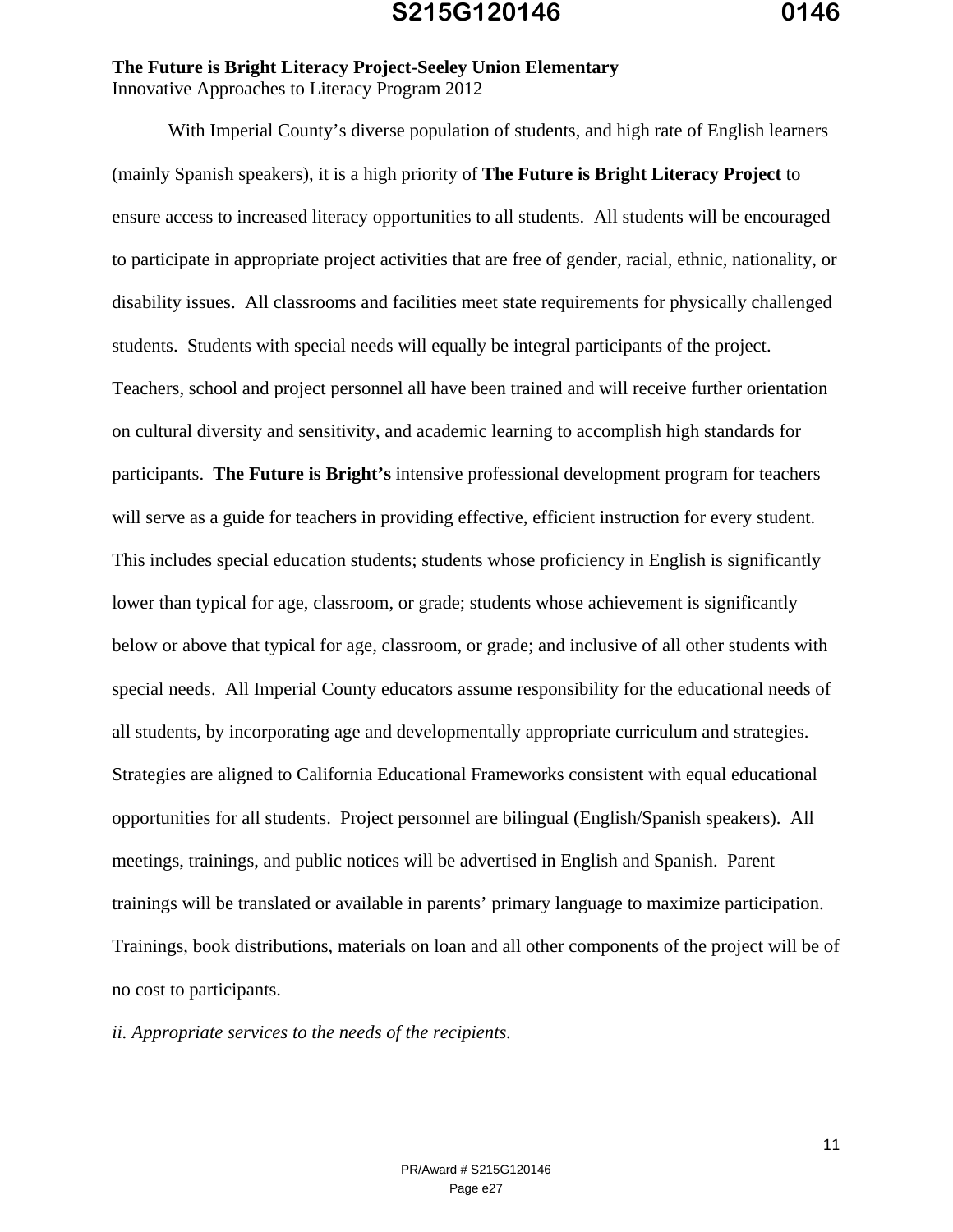The needs of project recipients are arguably affecting literacy achievement as mentioned previously. In 2010, only 46% of students in Imperial County scored proficient or advanced in the California Standards Test for English Language Arts (ELA), compared to 52% in California. Improving academic achievement is a top priority and literacy is vital for success. Students in the participating districts demonstrate further needs as only 41% of Seeley, 32% of Westmorland and 42% of Meadows students tested proficient or advanced in ELA. The chart below delineates enrollment, percentage of English Learners and proficiency in English Language Arts for partnering school districts:

|                             | <b>Enrollment</b> | <b>English Learners</b> | <b>ELA Proficiency</b> |
|-----------------------------|-------------------|-------------------------|------------------------|
| <b>Seeley Union</b>         | 383               | 40%                     | $41\%$                 |
| Westmorland<br><b>Union</b> | 385               | 51 <sub>%</sub>         | 32%                    |
| <b>Meadows Union</b>        | 478               | 68.2%                   | 42%                    |

The surrounding preschools in the vicinity of these target schools have very similar student demographics and needs. A single preschool program in the community of Seeley (state funded) serves a majority of students bound for kindergarten. In Westmorland, two separate preschool programs (Head Start and United Families) serve a majority of students bound for kindergarten. On average, the children of these centers can recognize less than 1 letter and are in the lowest decile in receptive oral language when they are in preschool. Both preschool programs are mandated by California Department of Education to implement the Desired Results Developmental Profile-Revised (DRDP-R), which evaluates developmentally appropriate gains in early child learning. These children eventually attend low performing Title I schools. The three schools are currently NCLB Program Improvement (Seeley-Year 4, Westmorland-Year 5, and Meadows-Year 5).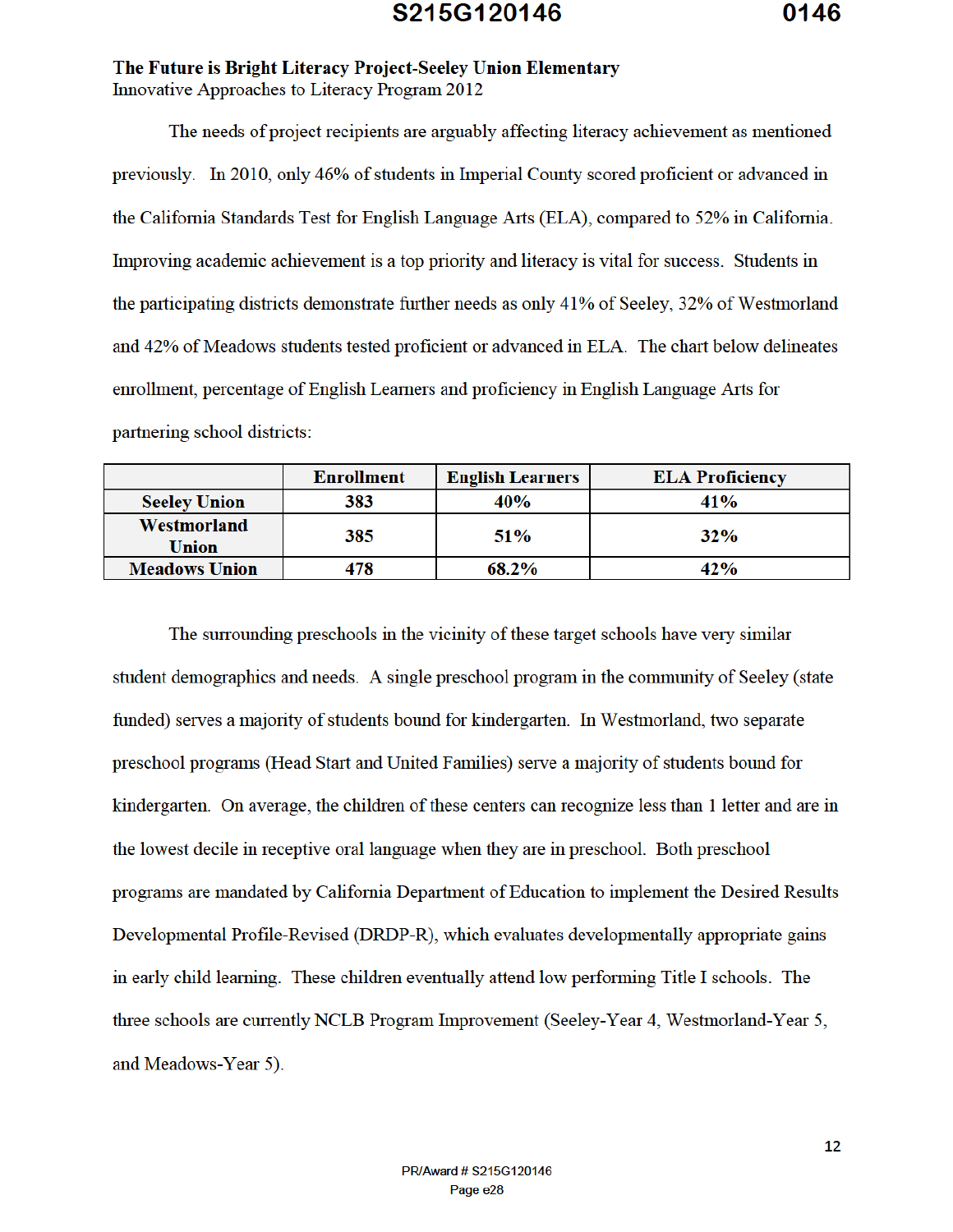Services through our project will meet the needs of students and staff. Teachers will strengthen their ability to identify and intervene when students are struggling in reading through high quality professional development training, literacy coaching, feedback, modeling, lesson design and lesson study, development and implementation of effective reading intervention programs, for teachers. School staff will be available and trained to service struggling readers through interventions (Response to Intervention-RTI) and develop a "reading buddy" system partnering students with varying abilities in helping one another improve reading proficiency.

**The Future is Bright** Project will enhance "libraries" in the community to include extended hours during the day, evening and weekends to include a multitude of services and access. Since our three districts have modest school libraries but do not have brick and mortar facilities outside of the school campuses we will utilize the school sites for public library services which have been a central hub for families. In addition, specialized areas will house a library/media center. Services will include additional books for students and the community housing meaningful reading materials that are of interest to students and the community, a technological connection to literary materials and resources via different mediums, courses in technology use that are enhancing to literacy, "read alouds", family literacy nights, young reader book clubs, "thematic book bags" and extended academic support. Parents will be a part of "Every Child Can Read Project" a literacy program and training designed to establish family reading routines for Spanish and English speaking parents and their children. It involves family reading, vocabulary development, and English-language development for parents and their children. Parents will have access to all library services and as an explicit goal of this project parents will be trained to be knowledgeable in accessing literary materials and exposing their children to the world of reading at every age. At the center of this triad are the children of our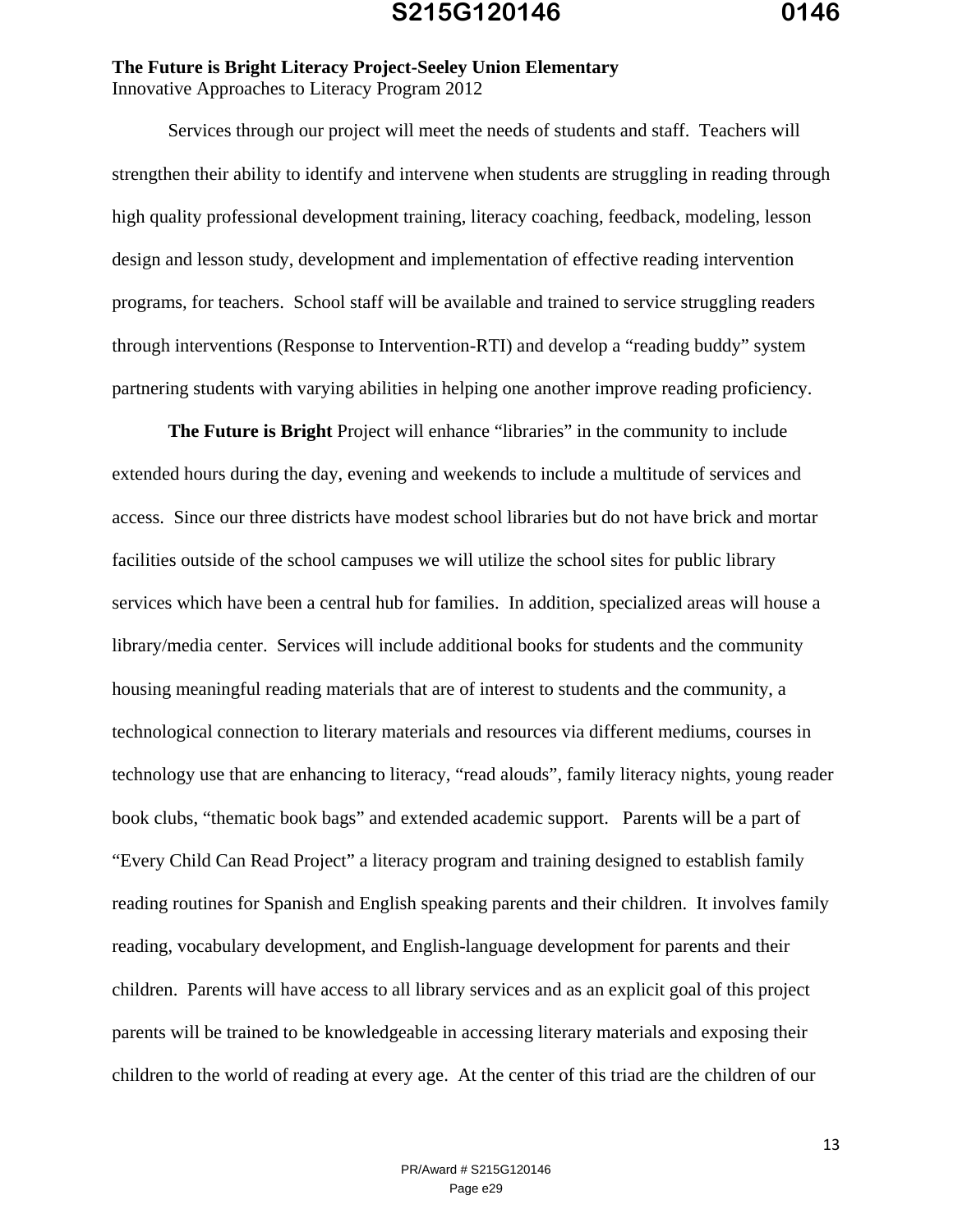community which will highly benefit from the development of structured and accessible literacy services

 Services addressing the academic and community needs key to improving the educational and social outcomes for children and their families are listed below:

- Professional development for pre-school and K-8 teachers (20 hours per year)
- In-class coaching (10 hours per year)
- Response to Intervention (RtI) daily for struggling readers ( $3<sup>rd</sup>$  and  $8<sup>th</sup>$  daily)
- *Every Child Ready to Read* early literacy program training for parents and pre-school teachers (10 hours per year)
- Extended day library/media services at every school site accessible to community (Kindle Fires, Nooks, CD Players, Audio Books, Playaways, AWE & EKF software, Tumblebooks)
- Extended day tutoring services for K-8 students focused on literacy
- California Young Reader Medal Award Program implementation at three school sites
- Buddy Reading program implementation at three school sites
- Community Computer Literacy Trainings (10 hours per year)
- Extended weekly technology lessons to enhance literacy for K-8 students at each school site (TeachingBooks.net, Accelerated Reader, AWE & ELF)
- Book distributions (literacy nights, book clubs, parent literacy nights) (5 per year)
- Thematic book bags at each school library (60 thematic bags minimum per site)

*iii. Professional development/training to be provided are of sufficient quality, intensity, and duration to lead to improvements.* 

 Professional development for pre-school and K-8 teachers will be targeted, intensive and purposeful for the intents of improving literacy within the communities. The pre-school training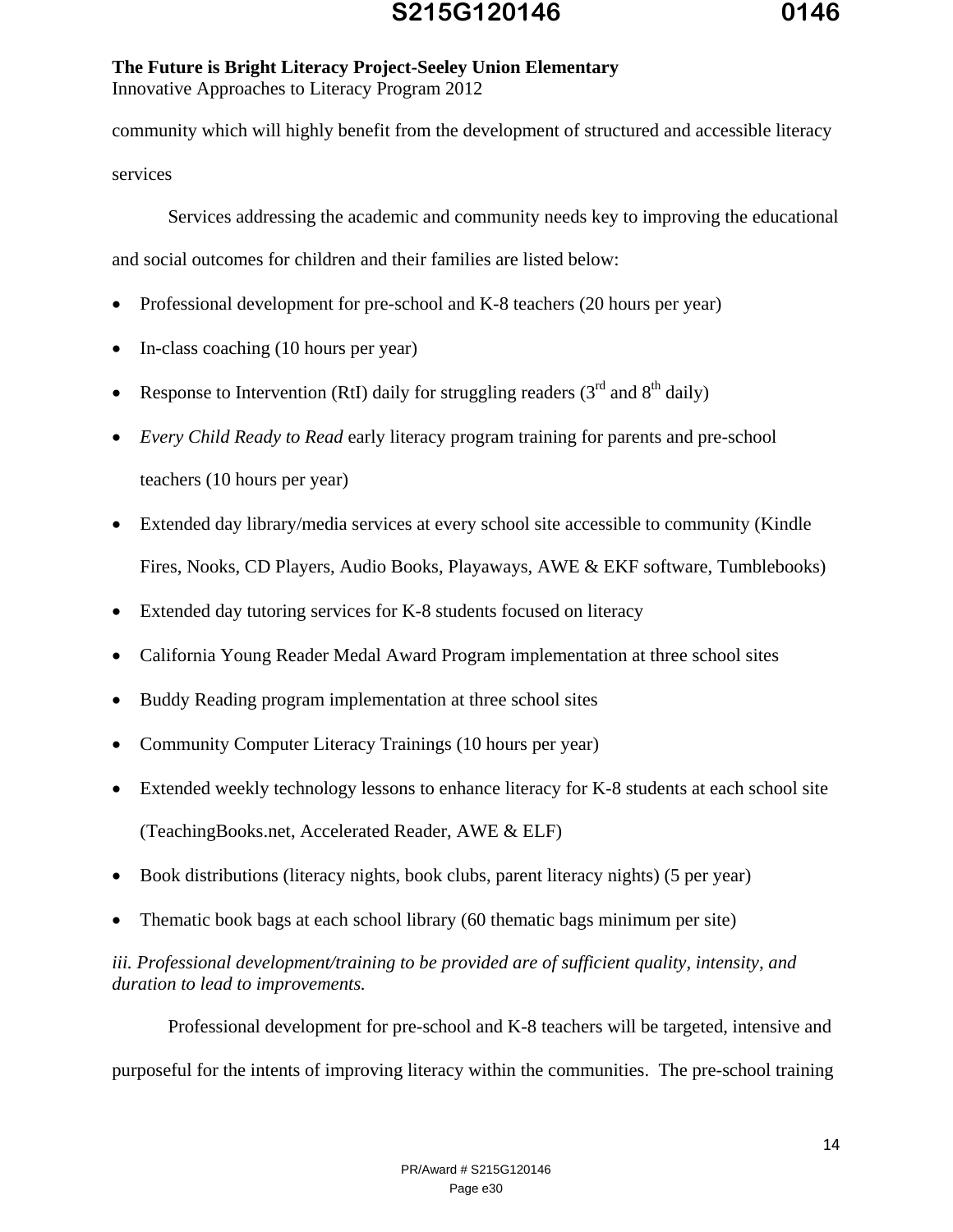for teachers and parents, *Every Child Ready to Read (ECRR),* is a research-based program of the American Library Association. Dr. Susan Neuman-University of Michigan, a renowned specialist in literacy development of children, was a major developer of the newly revised program which is specifically designed to support early literacy development of children birth to age five. An extensive review which documents the scientific validity of the approach has been recently conducted based on core principles: 1) Reading is an essential life skill; 2) Learning to read begins at birth; and 3) Parents and caregivers are a child's first and best teacher.<sup>vii</sup> ECRR is based on updated research and consists of eight, 45 minute, modular workshops that incorporate literacy through five practices talking, singing, reading, writing and playing to develop language and pre-reading skills in children. The five practices are familiar to parents and caregivers, which makes them easy to use and integrate into everyday life. Importantly, the pre-school parent and caregiver trainings emphasize the importance of vocabulary, background knowledge, and comprehension.

 K-8 teacher professional development will be continuous throughout the school year, paired with in-class coaching. Professional development will be focused on improving student literacy and addressing the needs of struggling readers of all ages. Teachers will receive 20 hours of PD every school year and 10 hours of in-class coaching. Lesson studies and modeling will be infused into the trainings. Professional development topics will include 1) intervention groups; 2) cognitive processing; 3) differentiating instruction; 4) phonemic awareness 5) word identification skills; 6) Fluency; 7) Vocabulary; and 8) Comprehension.

#### **Adequacy of Resources**

*i. Extent to which costs are reasonable in relation to objectives, design and potential significance.*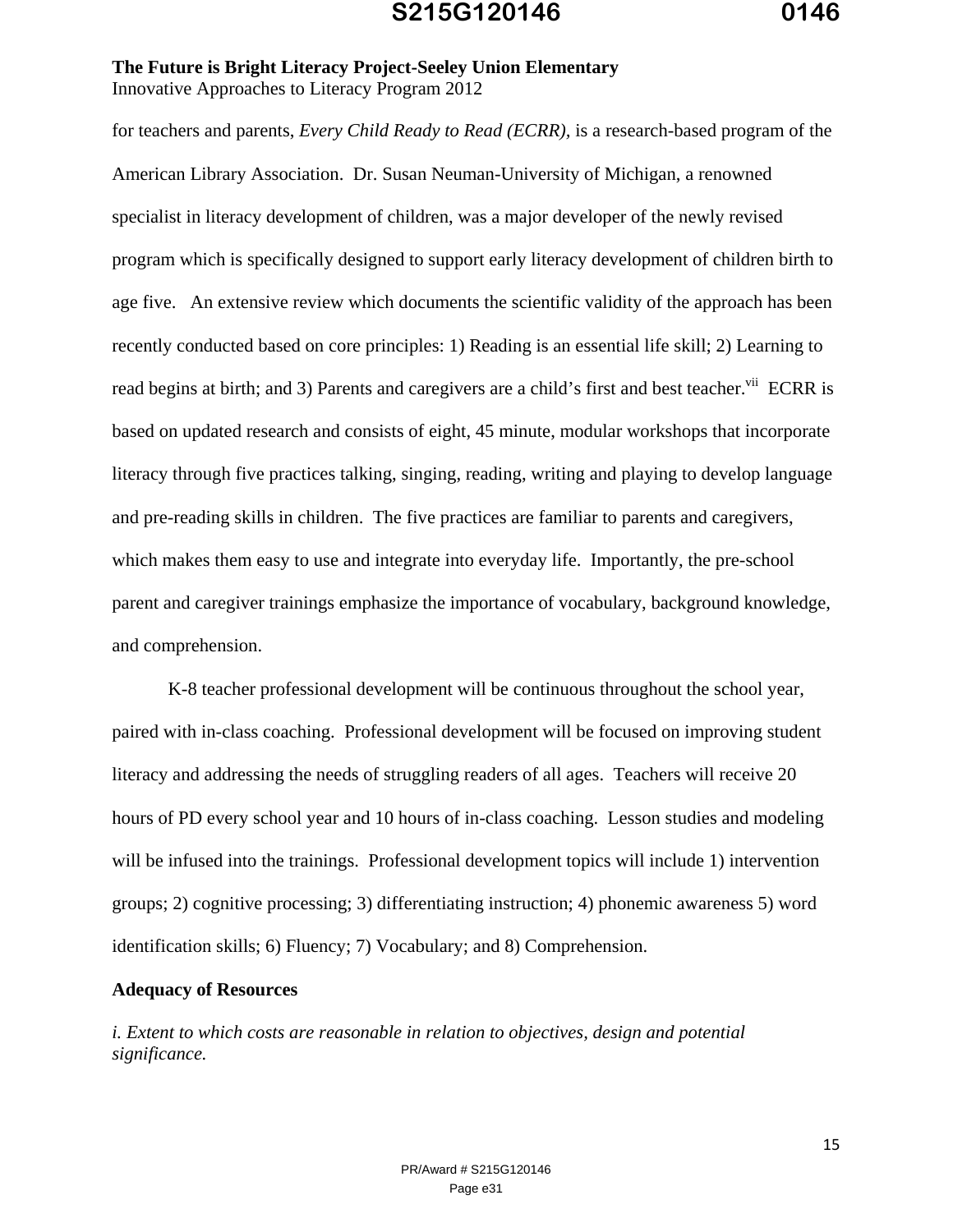Three major components of this project are driving the allocation of resources. This project's intent is to influence a cultural shift in three communities that are lacking the existence of literacy resources. Objectives target students, parents/guardians, school staff and the community at large. This project will work towards ameliorating the gap of achievement. increasing literacy resources in the community, and educating adults and children in accessing and utilizing literacy materials. The project builds on existing efforts and resources, even though limited, and will be sustained after funding ends. These funds are leveraged to accomplish a culture change in a significant population of the Imperial County.

#### ii. Extend to which costs are reasonable in relation to number of persons to be served and to anticipated results and benefits.

Approximately, 50 pre-school and K-8 teachers will receive professional development training and in-class coaching. It is anticipated that over 1300 students and their families will be impacted by The Future is Bright Literacy Project through extended and enhanced library services and in-school interventions. Non-existent services will be put in place giving families opportunities to access resources for the improvement of literacy. A major portion of resources has been allocated towards increasing library circulation and technology which will be sustainable beyond the grant period.

#### **Quality of Management Plan**

*i. Management plan to achieve objectives; defined responsibilities, timelines and milestones.* 

The table below represents defined responsibilities and experience of key project personnel:

| <b>Position</b>                   | <b>Responsibilities</b>                                                                                                                                                      | % of Time |
|-----------------------------------|------------------------------------------------------------------------------------------------------------------------------------------------------------------------------|-----------|
| <b>Project</b><br><b>Director</b> | Provide direct project oversight, intervention teacher<br>evaluation and fiscal responsibility<br>Oversee submission of annual and final reports to the Office of            | 35%       |
|                                   | <b>Elementary and Secondary Education</b><br>Coordinate project activities to achieve goals and objectives<br>Perform as project representative to school staff, parents and |           |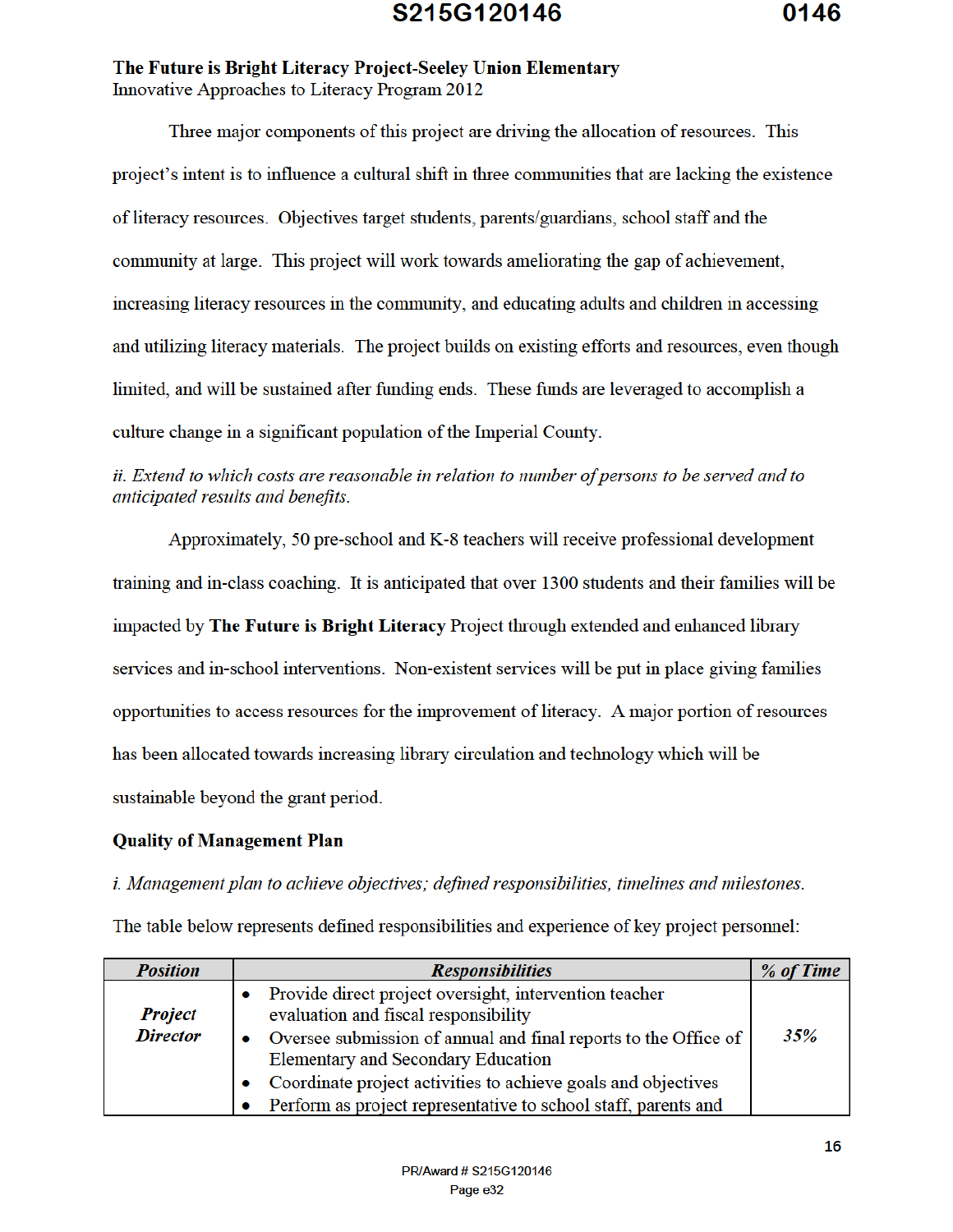|                     | community agencies                                                  |      |
|---------------------|---------------------------------------------------------------------|------|
|                     | Recruit and hire personnel<br>۰                                     |      |
|                     | Conduct weekly supervision of staff<br>۰                            |      |
|                     | Review and provide feedback<br>۰                                    |      |
|                     | Coordinate and link project within school sites<br>۰                |      |
|                     | Schedule and train all teacher professional development<br>۰        |      |
|                     | opportunities                                                       |      |
|                     | Provide guidance to staff in development of workshops and<br>۰      |      |
|                     | trainings for parents                                               |      |
| <b>Program</b>      | Assist Program Director in implementation of project at each<br>۰   |      |
| <b>Coordinators</b> | school site (inclusive of pre-schools)                              |      |
|                     | Implement after-school (extended day and weekend) services<br>۰     |      |
|                     | at each school site                                                 |      |
|                     | Coordinate extended hour intervention and tutoring<br>۰             |      |
|                     | Assist in collection of student data                                |      |
| <b>Intervention</b> | Implement comprehensive intervention program and strategies<br>۰    | 100% |
| <b>Teachers</b>     | to improve students' academic performance                           |      |
|                     | Implement benchmark assessment<br>۰                                 |      |
|                     | Assist in collecting and analyzing evaluation data for federal<br>۰ |      |
|                     | reports                                                             |      |
|                     | Present data results and outcomes to key stakeholders<br>۰          |      |
|                     | Participate in professional development trainings<br>۰              |      |
| Library/Media       | Offer expertise in acquisition of library materials<br>$\bullet$    | 20%  |
| <b>Specialist</b>   | Offer expertise and assist with implementation of book<br>۰         |      |
|                     | distributions                                                       |      |
|                     | Assist with implementation of parent and pre-school teacher<br>۰    |      |
|                     | trainings in promoting early literacy                               |      |
|                     | Offer expertise and assist in the implementation of California<br>۰ |      |
|                     | Young Reader Medal Award Program                                    |      |
|                     | Implement in-school motivational reading activities                 |      |
|                     | throughout each school year                                         |      |
|                     | Offer expertise and train school staff, parents and students in     |      |
|                     | the use of AWE computers                                            |      |
| <b>Evaluator</b>    | Monitor and assess project<br>۰                                     | 10%  |
|                     | Collect data on progress and completion of goals and<br>۰           |      |
|                     | objectives                                                          |      |
|                     | Provide feedback on collection of data and project progress         |      |
|                     | throughout implementation of project                                |      |
|                     | Develop and prepare evaluation reports for stakeholders             |      |

The table below delineates timelines and milestones for the project:

| <b>Responsible Person</b><br>Task/Event | <b>Project Milestone</b> | <b>Completion Date</b> |
|-----------------------------------------|--------------------------|------------------------|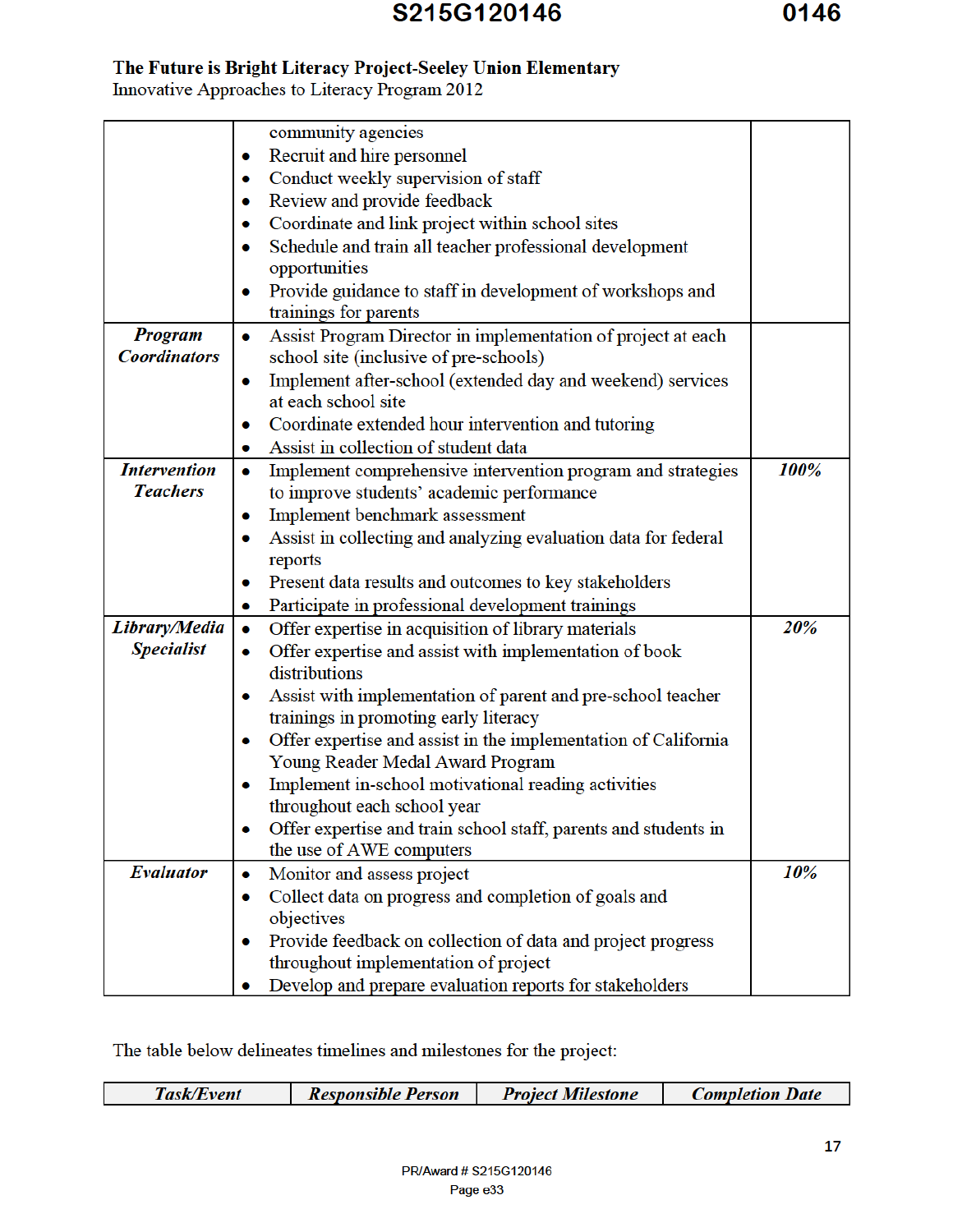#### **The Future is Bright Literacy Project-Seeley Union Elementary**

Innovative Approaches to Literacy Program 2012

| Hire and provide<br>training and<br>orientation to program<br>coordinators and | Project Director                                                     | Staff is prepared to<br>initiate program<br>services                         | Within 30 days of<br>funding notification |
|--------------------------------------------------------------------------------|----------------------------------------------------------------------|------------------------------------------------------------------------------|-------------------------------------------|
| intervention teachers                                                          |                                                                      |                                                                              |                                           |
| Professional<br>Development (pre-<br>school & K-8<br>teachers)                 | Project Director                                                     | Staff is<br>knowledgeable and<br>more capable in<br>literacy                 | Annually-20 hours per<br>school year      |
| In-class coaching<br>(pre-school $& K-8$ )                                     | Project<br>Director/Program<br>Coordinators                          | Staff implements a<br>minimum of five<br>literacy strategies in<br>classroom | Annually-10 hours per<br>school year      |
| <b>Book Distributions</b><br>("Books for<br>Everyone" & "Rolling"<br>Readers") | Program Coordinator                                                  | Each student will<br>receive level<br>appropriate books                      | 5 book distributions<br>per year          |
| Pre-school parent<br>trainings-Every Child<br>Can Read                         | Pre-school<br>teachers/program<br>coordinators/Library<br>specialist | Parents will increase<br>knowledge about<br>early literacy                   | Annually-4-6 week<br>programs             |
| Reading Intervention                                                           | <b>Intervention Teachers</b>                                         | Students will increase<br>reading proficiency                                | Within 15 days of<br>school beginning of  |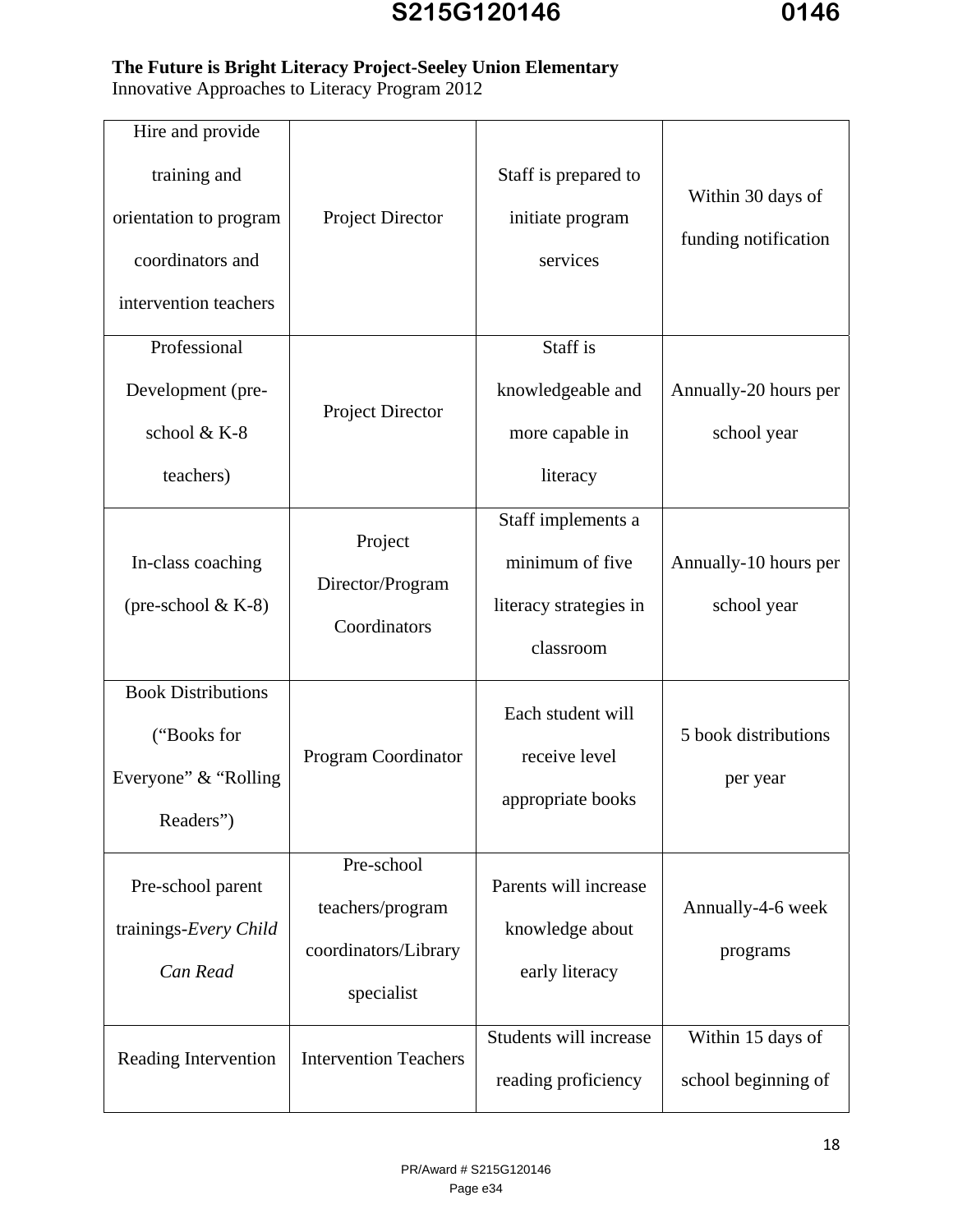#### **The Future is Bright Literacy Project-Seeley Union Elementary**

Innovative Approaches to Literacy Program 2012

|                                                                                                                                   |                                                                 |                                                                                              | school year/Daily 60 |
|-----------------------------------------------------------------------------------------------------------------------------------|-----------------------------------------------------------------|----------------------------------------------------------------------------------------------|----------------------|
|                                                                                                                                   |                                                                 |                                                                                              | minute intervention  |
| <b>Extended library</b><br>services                                                                                               | Program Coordinator                                             | Students/families will<br>receive additional<br>tutoring, technology<br>and literacy support | Ongoing              |
| Reading incentive<br>programs-California<br>Young Reader Medal,<br>Buddy Reading,<br>Technology, and<br><b>Thematic Book Bags</b> | Program<br>Director/Coordinator,<br>Library/Media<br>Specialist | Students/families will<br>increase literacy<br>practices                                     | Ongoing              |

#### *ii. Commitments of key project personnel.*

 The Project Director will be responsible for the direct oversight, supervision and monitoring of the project and management plan, inclusive of parent and school staff trainings, inclass coaching, fiscal management of the budget, federal reporting responsibilities and annual performance appraisals. Three Program Coordinators will be responsible for assisting the Project Director in implementing **The Future is Bright** project at each school site and community. Program Coordinators will implement the extended day library/media services including tutoring, book clubs, read alouds, incentive reading programs and technology. Intervention teachers will target non-proficient readers in the  $3<sup>rd</sup>$  and  $8<sup>th</sup>$  grades and provide daily intensive reading intervention. The Library/Media Specialist will assist and offer expertise in increasing library circulation, incentive reading programs, book distributions and pre-school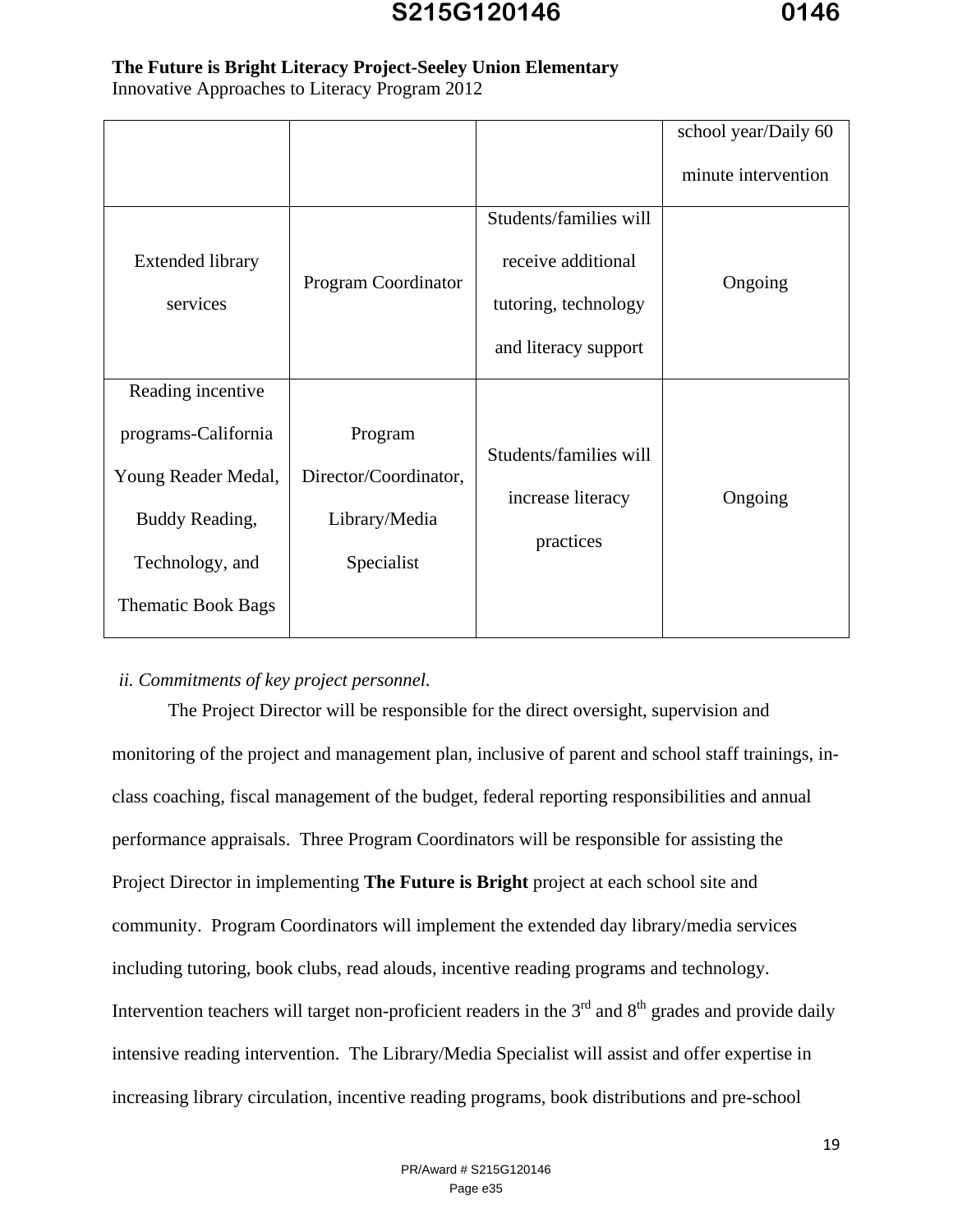early literacy programs. An independent evaluator will be contracted to provide evaluation of the project. The evaluator will meet monthly throughout the year with the project staff to monitor data collection, evaluation procedures and revise project activities as needed.

#### *iii. Adequacy for ensuring high-quality products and services.*

 An advisory committee consisting of key representatives for each agency will meet monthly for the purpose of discussing progress, outcomes and need for project modification. As previously noted, personnel funded through this project will work toward the program goals and objectives. The Project Director, Keila Rodriguez, is a District and School Support Coordinator and has over 12 years experience working in the educational field. She will provide administration and supervision to the project. Three program coordinators will assist the project director in implementing the project at each school site. Three fully credentialed intervention teachers will provide reading interventions at each school site. The library/media specialist, Connie Barrington, the county librarian for over 12 years will offer her expertise in the area of library services and early literacy. She holds a certificate in School Information Resources and Library Science including curriculum development. The evaluator, Ivette M. Imperial-Gonzales, has experience evaluating a multitude of educational programs and holds a Certificate of Advance Study in Evaluation.

#### **Quality of Project Evaluation**

#### *i./ii. Methods of evaluation and periodic performance feedback.*

 The evaluation plan for **The Future is Bright Project** consists of a comprehensive formative and summative evaluation inclusive of quantitative and qualitative methods, subsequently outlined. Program monitoring and assessment will occur throughout the program, from initiation to completion, using a variety of outcome measures and evaluator observations.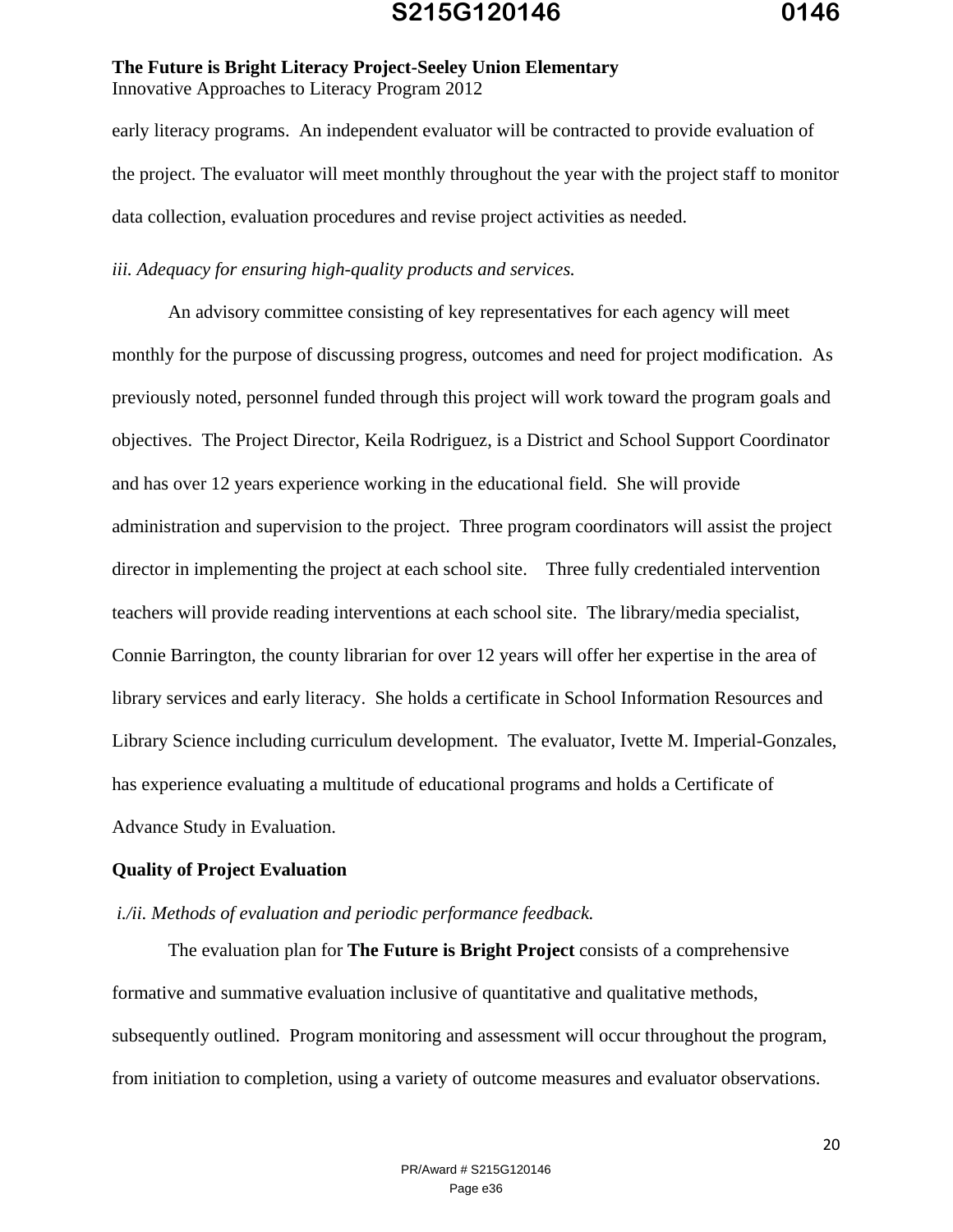Discrepancies between implementation and participant objectives and outcomes will be a central focus, based on the Provus' Discrepancy Evaluation Model (DEM). Communication between evaluator and program staff during the duration of the program will be constant ensuring effective implementation and modification as needed. Our evaluation plan has been designed and will be conducted by independent evaluator, Ivette M. Imperial-Gonzales, M.A., of the Grants and Evaluation Office (GEO), Imperial County Office of Education. GEO, under the direction of Ms. Imperial-Gonzales has extensive experience in education program evaluation and research. Evaluation projects include a range of federal, state, and foundation funded grants in an array of subject area. GEO uses a collaborative model to build working relationships with project personnel which benefits the project through a continual improvement process, informs research, fulfills reporting requirements, and ensures success in meeting project goals and objectives. Ms. Imperial-Gonzales will be responsible for all evaluation duties and activities. Evaluation components will be achieved in collaboration with program administrators and staff and evaluation personnel.

 The evaluator will collect and report data on the three GPRA measures established for this grant: (1) The percentage of 4-year old children participating in the project who achieve significant gains in oral language skills; (2) The percentage of participating  $3<sup>rd</sup>$  –grade students who meet or exceed proficiency in the California Standards Test; and (3) The percentage of participating  $8<sup>th</sup>$  –grade students who meet or exceed proficiency on the California Language Arts Test.

**The Future is Bright** includes anticipated goals and outcomes. The Program Design section includes measurable objectives with measurement/evaluation methods established to monitor progress in a systematic and ongoing examination of data documenting to the extent to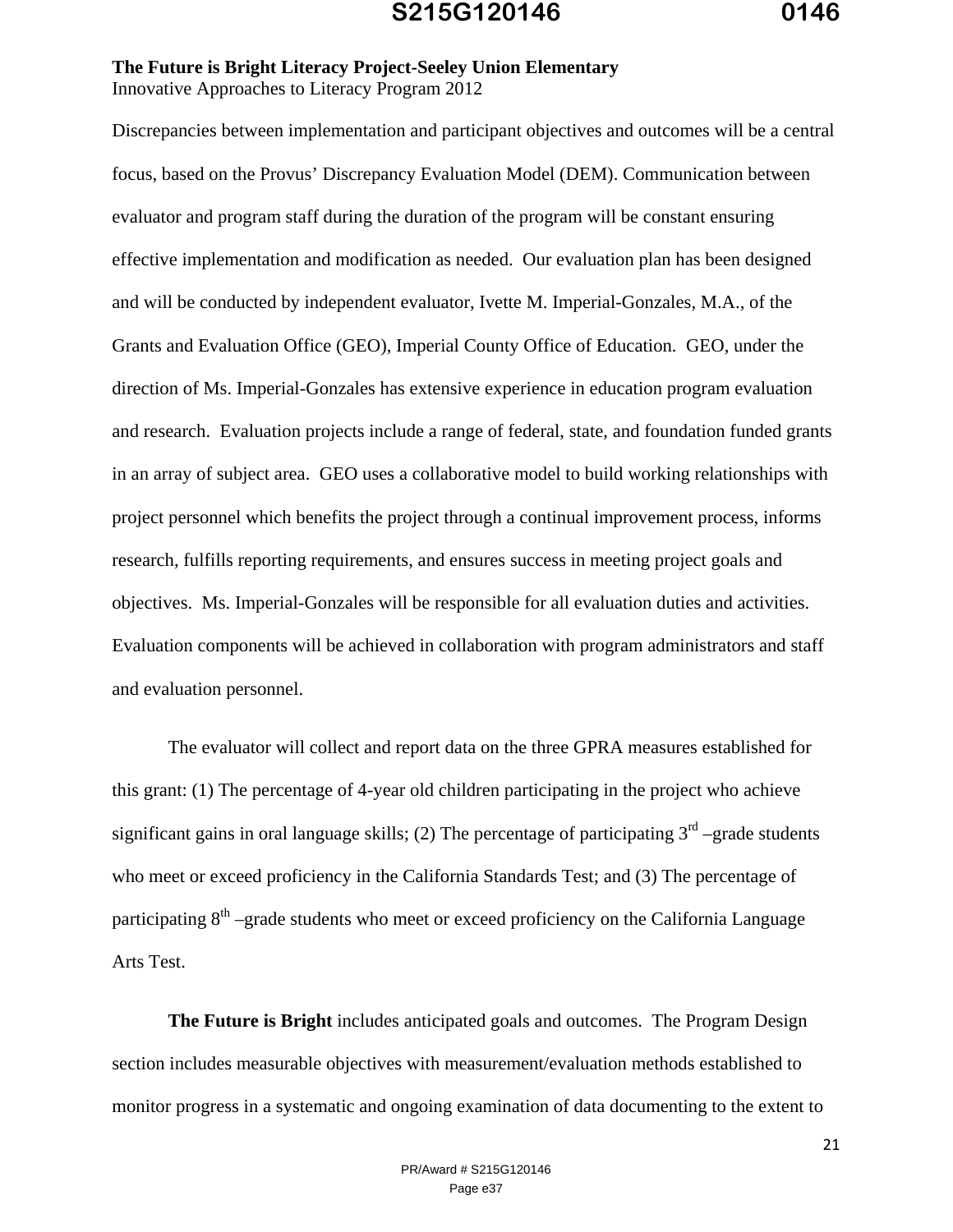# **S215G120146 0146**

#### **The Future is Bright Literacy Project-Seeley Union Elementary**  Innovative Approaches to Literacy Program 2012

which goals are achieved. The following chart lists the type of measurement to be used with

each objective and the anticipated frequency.

Objective Measurement and Evaluation Methods

Goal 1, Obj. 1. A: Parent participation documentation (sign-in sheets) workshop surveys –*end of workshop*

Goal 1, Obj. 1. B: *Every Child Ready to Read* pre-post assessment, surveys-*initiation and* 

*conclusion of workshop each project year* 

Goal 1, Obj. 1.C: *Every Child Ready to Read* pre-post assessment, surveys-*initiation and* 

*conclusion of workshop training each project year* 

Goal 1, Obj. 1.D: Circulation inventory, invoices – *mid-year and conclusion of year* 

Goal 1, Obj. 1.E: Parent reflections, material's log, surveys, focus group – *Ongoing as activity is completed*

Goal 1, Obj.1 F: Attendance logs, pre-post assessment, surveys, focus group- *Annual*

Goal 1, Obj. 1.G: Attendance logs-*Annual* 

Goal 2, Obj. A: Attendance logs, pre-post assessment, surveys, focus group– *Ongoing* 

Goal 2, Obj. B: Observation in-class coaching logs, surveys, focus group- *Ongoing* 

Goal 2 Objective 2.C: Benchmark assessments (DRDP-R)- *Ongoing* 

Goal 3, Obj. A: Attendance logs, pre-post assessment, surveys, focus group – *Ongoing* 

Goal 3 Objective 3.B: Observation logs, lesson plans, surveys, focus group-*Ongoing*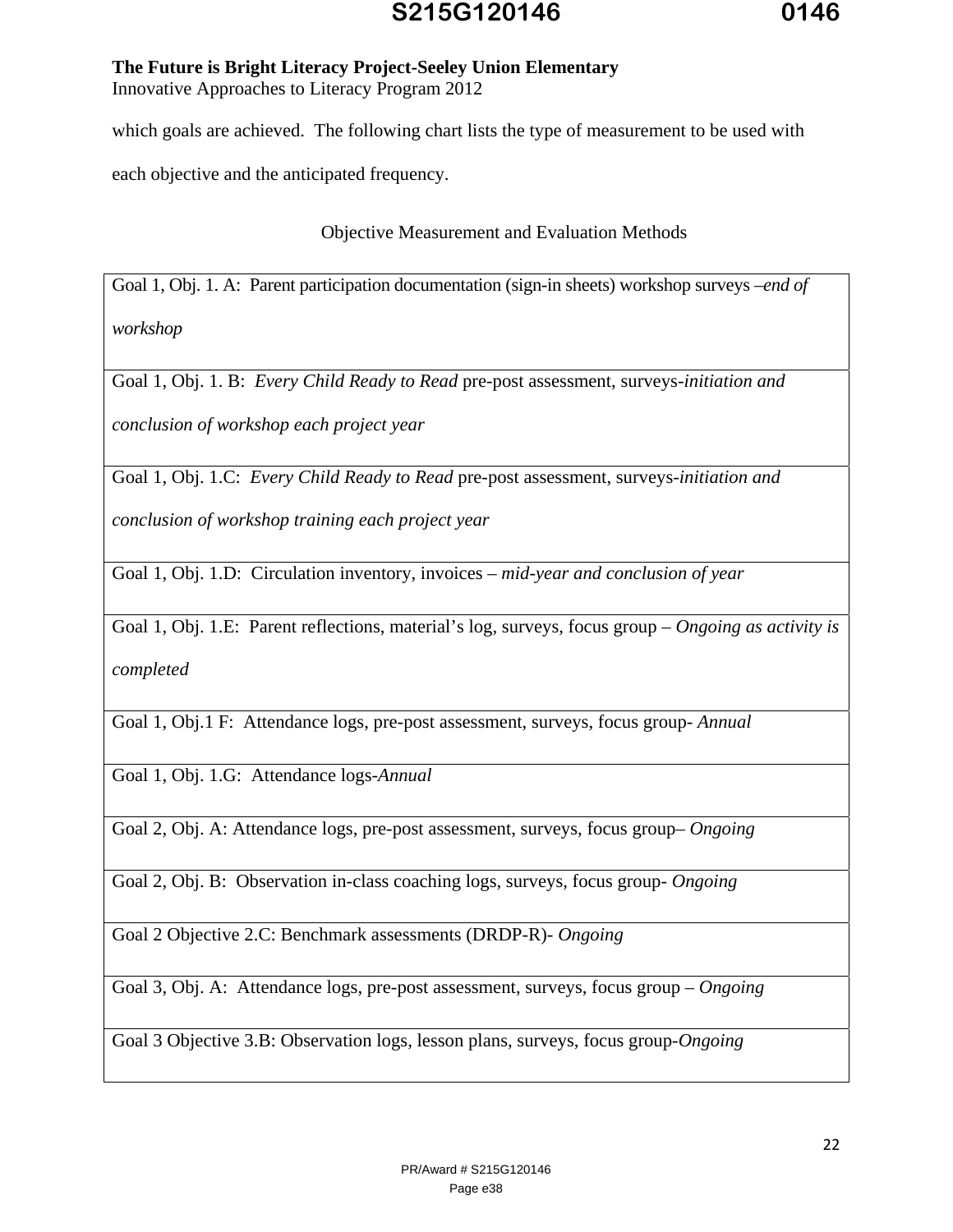# **S215G120146 0146**

#### **The Future is Bright Literacy Project-Seeley Union Elementary**

Innovative Approaches to Literacy Program 2012

Goal 3 Objective 3.C: Attendance logs, surveys- *Ongoing* 

Goal 3 Objective 3.D: Attendance logs, surveys- *Ongoing* 

Goal 3 Objective 3.E: CST scores (baseline 2011), benchmark assessments- *Ongoing and Annual* 

Goal 4 Objective 4.A: Student reading logs, surveys, focus groups, pre-post assessments-

*Ongoing* 

Objective 4.B: Observation logs, surveys-*Ongoing* 

Objective 4.C: Student reading logs, surveys, pre-post assessments-*Ongoing* 

Objective 4.D: Observation logs, surveys-*Ongoing* 

Objective 4.E: Observation logs, surveys, focus groups-*Ongoing* 

Objective 4.F: Observation logs, surveys, focus groups-*Ongoing* 

Objective 5.A: Circulation inventory, invoices, observation-*Ongoing* 

Objective 5.B: Observation logs, surveys, focus groups-*Ongoing* 

Objective 5.C: Attendance logs, pre-post assessments, surveys, focus groups-*Ongoing* 

Objective 5.D: Inventory logs, observation-*Annual* 

Objective 5.E: Attendance logs, pre-post assessments, surveys-*Ongoing* 

Objective 5.F: Inventory logs, observation, surveys, focus groups-*Ongoing* 

Objective 5.G: Observations, logs, surveys, focus groups-*Ongoing* 

 As the chart reflects both quantitative and qualitative data will be collected and analyzed. The evaluator will be responsible for the collection of the data. The use of multiple evaluation methods and instruments facilitate data triangulation to determine growth toward the objectives outlined for the project. Several of the evaluation methods, (surveys, teacher, student and parent